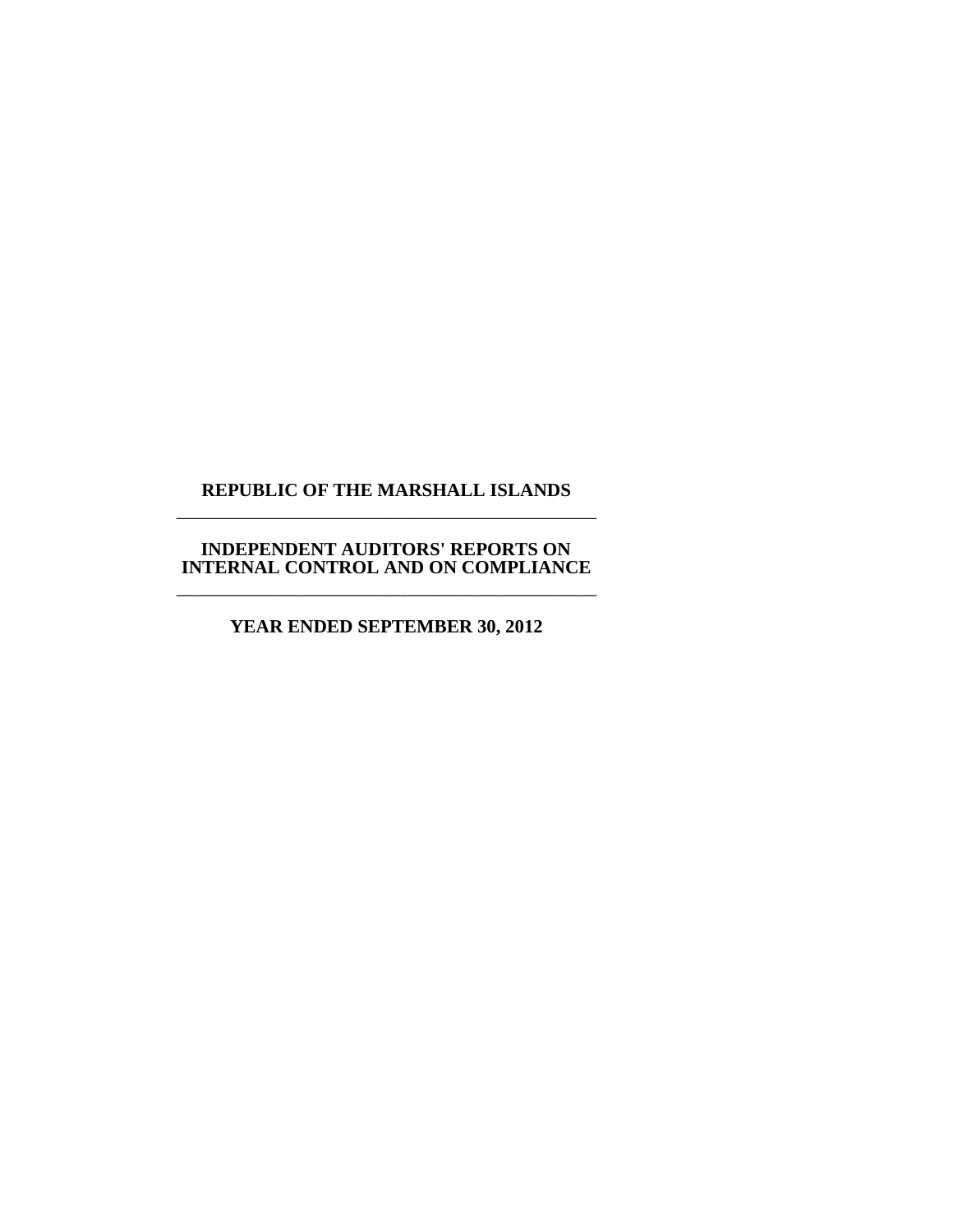# Deloitte.

Deloitte & Touche LLP 361 South Marine Corps Drive Tamuning, GU 96913-3911 USA Tel: (671)646-3884 Fax: (671)649-4932 www.deloitte.com

## **INDEPENDENT AUDITORS' REPORT ON INTERNAL CONTROL OVER FINANCIAL REPORTING AND ON COMPLIANCE AND OTHER MATTERS BASED ON AN AUDIT OF FINANCIAL STATEMENTS PERFORMED IN ACCORDANCE WITH** *GOVERNMENT AUDITING STANDARDS*

His Excellency Christopher J. Loeak President Republic of the Marshall Islands:

We have audited the financial statements of the governmental activities, the aggregate discretely presented component units, each major fund, and the aggregate remaining fund information of the Republic of the Marshall Islands (RepMar) as of and for the year ended September 30, 2012, which collectively comprise RepMar's basic financial statements and have issued our report thereon dated July 29, 2013. Our report includes a reference to other auditors and an explanatory paragraph concerning collectability of receivables federal agencies. We conducted our audit in accordance with auditing standards generally accepted in the United States of America and the standards applicable to financial audits contained in *Government Auditing Standards*, issued by the Comptroller General of the United States. Other auditors audited the financial statements of the Marshall Islands National Telecommunications Authority, as described in our report on RepMar's financial statements. This report does not include the results of the other auditors' testing of internal control over financial reporting or compliance and other matters that is reported on separately by those other auditors.

For purposes of this report, our consideration of internal control over financial reporting and our tests of compliance with certain provisions of laws, regulations, contracts and grant agreements, and other matters did not include the Marshall Islands Scholarship, Grant and Loan Board, the Health Care Revenue Fund, the Marshall Islands Health Fund, the Nuclear Claims Tribunal, the Marshall Islands Social Security Administration, and the discretely presented component units, which were all audited by us, with the exception of the Marshall Islands National Telecommunications Authority, as discussed above. We have issued separate reports on our consideration of internal control over financial reporting and our tests of compliance with certain provisions of laws, regulations, contracts, and grant agreements, and other matters for the entities that were audited by us. Other auditors issued a separate report on their consideration of internal control over financial reporting and their tests of compliance with certain provisions of laws, regulations, contracts, and grant agreements, and other matters for the Marshall Islands National Telecommunications Authority. The findings, if any, included in those reports are not included herein.

## Internal Control Over Financial Reporting

Management of RepMar is responsible for establishing and maintaining effective internal control over financial reporting. In planning and performing our audit, we considered RepMar's internal control over financial reporting as a basis for designing our auditing procedures for the purpose of expressing our opinions on the financial statements, but not for the purpose of expressing an opinion on the effectiveness of RepMar's internal control over financial reporting. Accordingly, we do not express an opinion on the effectiveness of RepMar's internal control over financial reporting.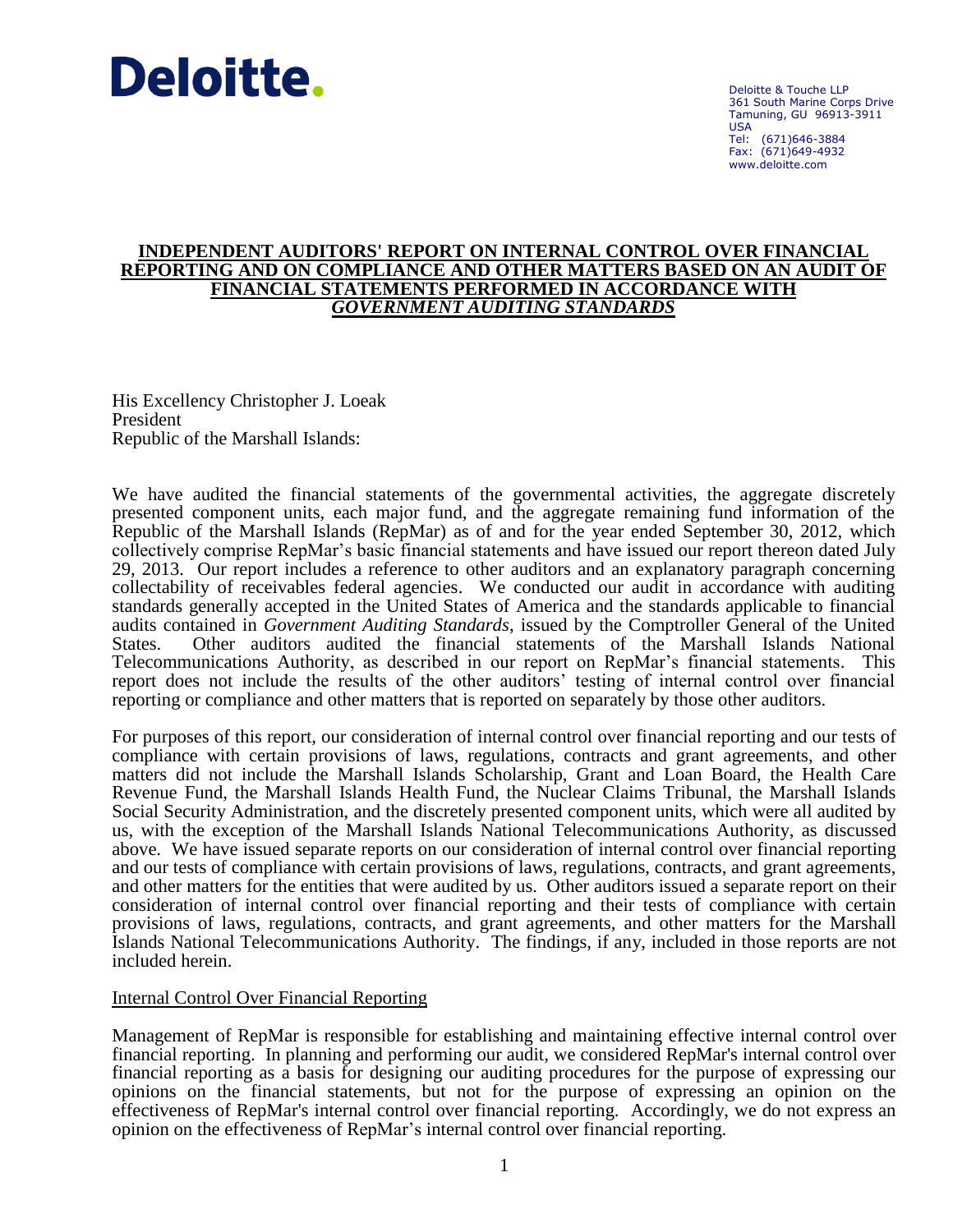Our consideration of internal control over financial reporting was for the limited purpose described in the preceding paragraph and was not designed to identify all deficiencies in internal control over financial reporting that might be significant deficiencies or material weaknesses and therefore, there can be no assurance that all deficiencies, significant deficiencies, or material weaknesses have been identified. However, as described in the accompanying Schedule of Findings and Questioned Costs (pages 11 through 29), we identified certain deficiencies in internal control over financial reporting that we consider to be material weaknesses.

A *deficiency in internal control* exists when the design or operation of a control does not allow management or employees, in the normal course of performing their assigned functions, to prevent, or detect and correct misstatements on a timely basis. A *material weakness* is a deficiency, or a combination of deficiencies, in internal control such that there is a reasonable possibility that a material misstatement of the entity's financial statements will not be prevented, or detected and corrected on a timely basis. We consider the deficiencies described in the accompanying Schedule of Findings and Questioned Costs as items 2012-01, 2012-04, and 2012-08 through 2012-11 to be material weaknesses.

## Compliance and Other Matters

As part of obtaining reasonable assurance about whether RepMar's financial statements are free of material misstatement, we performed tests of its compliance with certain provisions of laws, regulations, contracts, and grant agreements, noncompliance with which could have a direct and material effect on the determination of financial statement amounts. However, providing an opinion on compliance with those provisions was not an objective of our audit, and accordingly, we do not express such an opinion. The results of our tests disclosed instances of noncompliance or other matters that are required to be reported under *Government Auditing Standards* and which are described in the accompanying Schedule of Findings and Questioned Costs as items 2012-5 and 2012-6.

We noted certain matters that we reported to management of RepMar in a separate letter dated July 29, 2013.

RepMar's responses to the findings identified in our audit are described in the accompanying Schedule of Findings and Questioned Costs. We did not audit RepMar's responses and, accordingly, we express no opinion on them.

This report is intended solely for the information and use of management, the Honorable Members of the Nitijela, others within the entity, and the cognizant audit and other federal awarding agencies and is not intended to be and should not be used by anyone other than these specified parties.

lette Hardell

July 29, 2013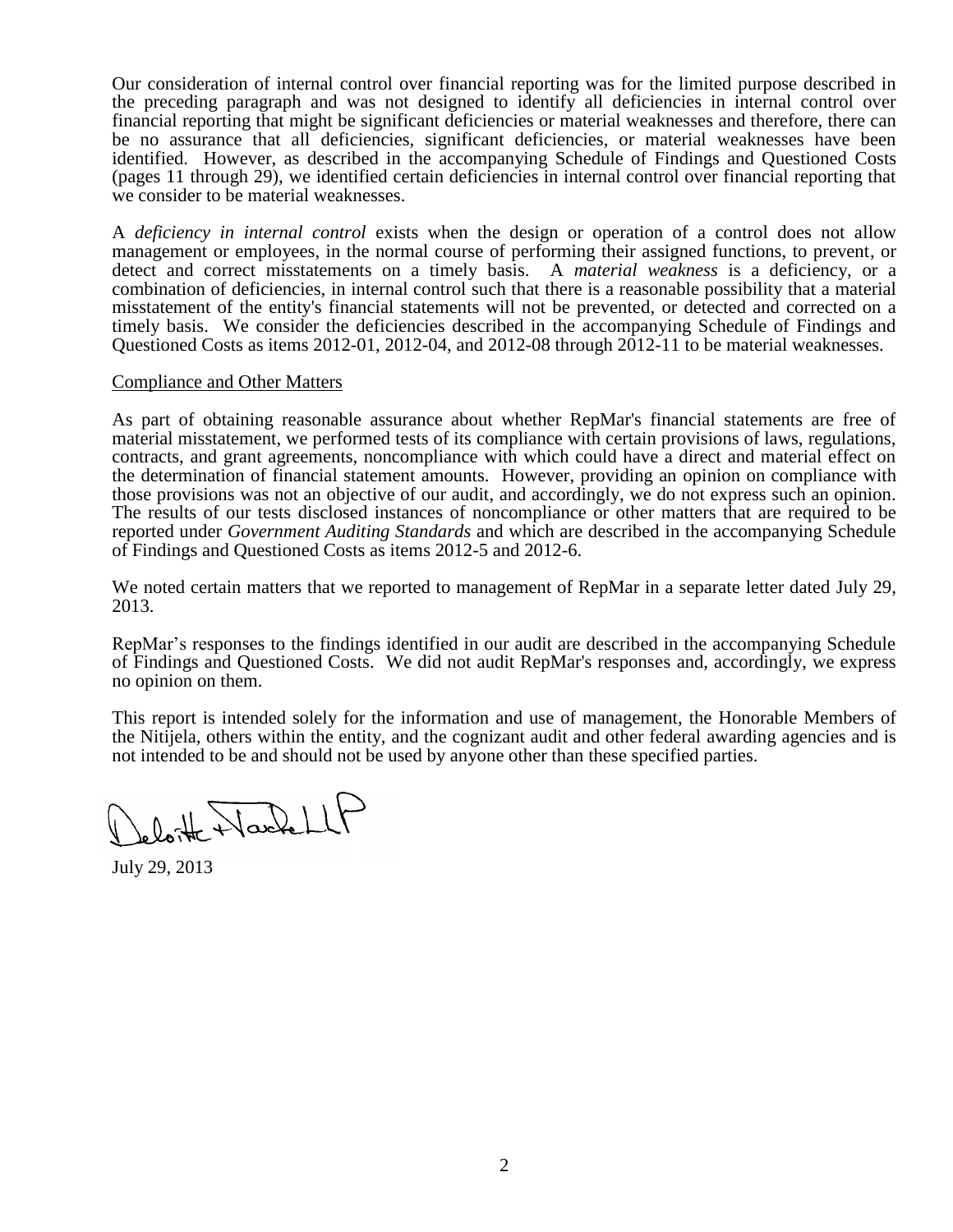# Deloitte.

Deloitte & Touche LLP 361 South Marine Corps Drive Tamuning, GU 96913-3911 USA Tel: (671)646-3884 Fax: (671)649-4932 www.deloitte.com

## **INDEPENDENT AUDITORS' REPORT ON COMPLIANCE WITH REQUIREMENTS THAT COULD HAVE A DIRECT AND MATERIAL EFFECT ON EACH MAJOR PROGRAM AND ON INTERNAL CONTROL OVER COMPLIANCE IN ACCORDANCE WITH OMB CIRCULAR A-133 AND ON THE SCHEDULE OF EXPENDITURES OF FEDERAL AWARDS**

His Excellency Christopher J. Loeak President Republic of the Marshall Islands:

## Compliance

We have audited the Republic of the Marshall Islands' (RepMar's) compliance with the types of compliance requirements described in the *OMB Circular A-133 Compliance Supplement* that could have a direct and material effect on each of RepMar's major federal programs for the year ended September 30, 2012. RepMar's major federal programs are identified in the summary of auditors' results section of the accompanying Schedule of Findings and Questioned Costs (pages 11 through 29). Compliance with the requirements of laws, regulations, contracts, and grants applicable to each of its major federal programs is the responsibility of RepMar's management. Our responsibility is to express an opinion on RepMar's compliance based on our audit.

As discussed in Note 2B to the Schedule of Expenditures of Federal Awards, RepMar's basic financial statements include the operations of certain entities whose federal awards are not included in the Schedule of Expenditures of Federal Awards for the year ended September 30, 2012. Our audit, described below, did not include the operations of the entities identified in Note 2B as these entities conducted separate audits in accordance with OMB Circular A-133, if required.

We conducted our audit of compliance in accordance with auditing standards generally accepted in the United States of America; the standards applicable to financial audits contained in *Government Auditing Standards*, issued by the Comptroller General of the United States; and OMB Circular A-133, *Audits of States, Local Governments, and Non-Profit Organizations*. Those standards and OMB Circular A-133 require that we plan and perform the audit to obtain reasonable assurance about whether noncompliance with the types of compliance requirements referred to above that could have a direct and material effect on a major federal program occurred. An audit includes examining, on a test basis, evidence about RepMar's compliance with those requirements and performing such other procedures as we considered necessary in the circumstances. We believe that our audit provides a reasonable basis for our opinion. Our audit does not provide a legal determination of RepMar's compliance with those requirements.

As described in items 2012-01 through 2012-07 in the accompanying Schedule of Findings and Questioned Costs, RepMar did not comply with requirements regarding allowable costs/cost principles, cash management, equipment and real property management, procurement and suspension and debarment, and subrecipient monitoring that are applicable to its Compact of Free Association Sector Grants (CFDA # 15.875) major program; and regarding cash management, equipment and real property management, and procurement and suspension and debarment that are applicable to its Special Education-Grants to States (CFDA # 84.027) major program. Compliance with such requirements is necessary, in our opinion, for RepMar to comply with the requirements applicable to those programs.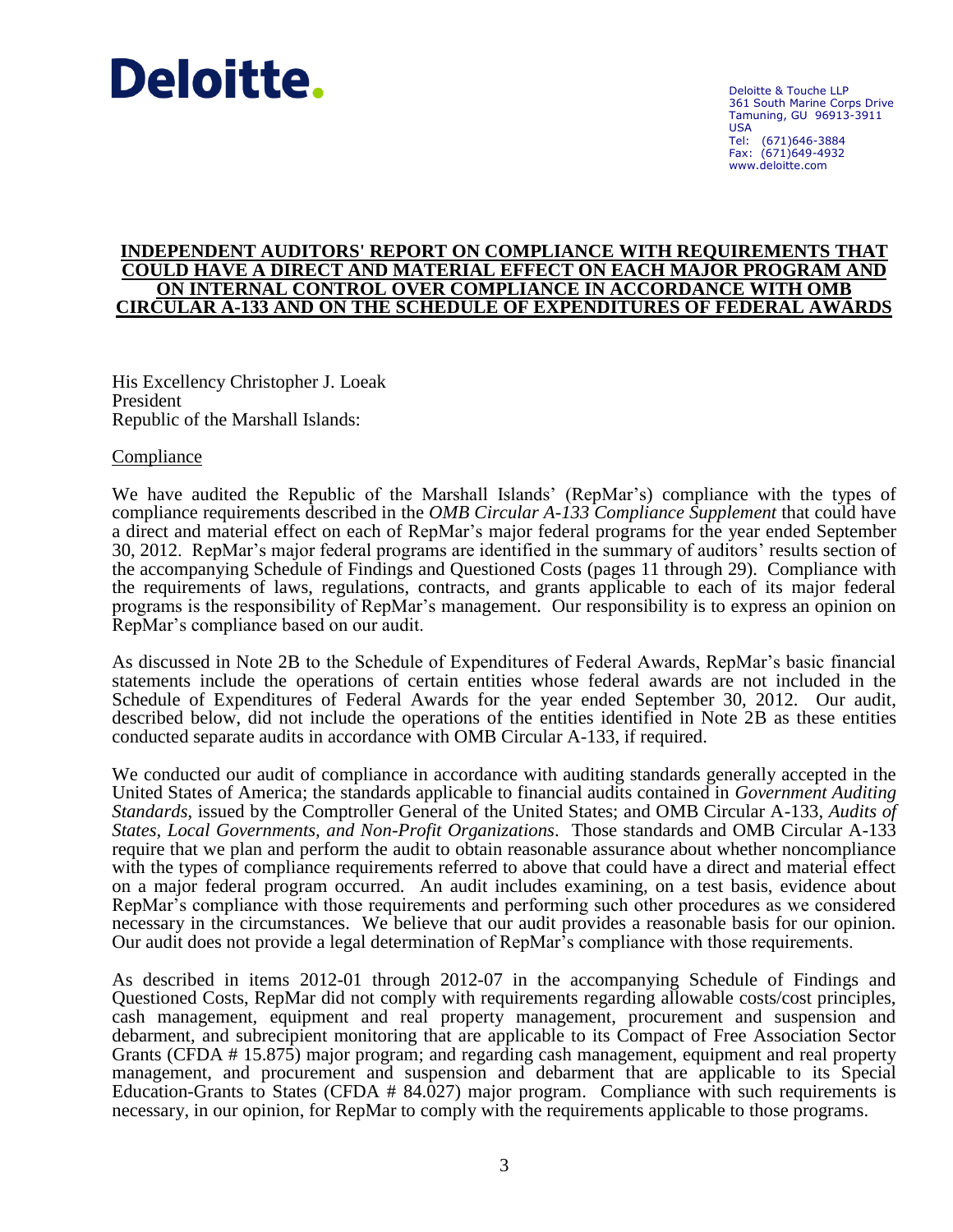In our opinion, except for the noncompliance described in the preceding paragraph, RepMar complied, in all material respects, with the compliance requirements referred to above that could have a direct and material effect on each of its major federal programs for the year ended September 30, 2012.

## Internal Control Over Compliance

Management of RepMar is responsible for establishing and maintaining effective internal control over compliance with the requirements of laws, regulations, contracts, and grants applicable to federal programs. In planning and performing our audit, we considered RepMar's internal control over compliance with the requirements that could have a direct and material effect on a major federal program to determine the auditing procedures for the purpose of expressing our opinion on compliance and to test and report on internal control over compliance in accordance with OMB Circular A-133, but not for the purpose of expressing an opinion on the effectiveness of internal control over compliance. Accordingly, we do not express an opinion on the effectiveness of RepMar's internal control over compliance.

Our consideration of internal control over compliance was for the limited purpose described in the preceding paragraph and was not designed to identify all deficiencies in internal control over compliance that might be significant deficiencies or material weaknesses and therefore, there can be no assurance that all deficiencies, significant deficiencies, or material weakness have been identified. However, as discussed below, we identified certain deficiencies in internal control over compliance that we consider to be material weaknesses and other deficiencies that we consider to be significant deficiencies

A *deficiency in internal control over compliance* exists when the design or operation of a control over compliance does not allow management or employees, in the normal course of performing their assigned functions, to prevent, or detect and correct, noncompliance with a type of compliance requirement of a federal program on a timely basis. A *material weakness in internal control over compliance* is a deficiency, or combination of deficiencies, in internal control over compliance, such that there is reasonable possibility that material noncompliance with a type of compliance requirement of a federal program will not be prevented, or detected and corrected, on a timely basis. We consider the deficiencies in internal control over compliance described in the accompanying Schedule of Findings and Questioned Costs as items 2012-01 through 2012-07 to be material weaknesses.

## Schedule of Expenditures of Federal Awards

We have audited the financial statements of the governmental activities, the aggregate discretely presented component units, each major fund, and the aggregate remaining fund information of RepMar as of and for the year ended September 30, 2012, and have issued our report thereon dated July 29, 2013, which contained an unqualified opinion on those financial statements and which report included a reference to other auditors and an explanatory paragraph concerning collectability of receivables federal agencies. Our audit was conducted for the purpose of forming our opinions on the financial statements that collectively comprise RepMar's financial statements. The accompanying Schedule of Expenditures of Federal Awards (pages 6 and 7) is presented for purposes of additional analysis as required by OMB Circular A-133 and is not a required part of the financial statements. Such information is the responsibility of management and was derived from and relates directly to the underlying accounting and other records used to prepare the financial statements. The information has been subjected to the auditing procedures applied in the audit of the financial statements and certain additional procedures, including comparing and reconciling such information directly to the underlying accounting and other records used to prepare the financial statements or to the financial statements themselves, and other additional procedures in accordance with auditing standards generally accepted in the United States of America. In our opinion, the Schedule of Expenditure of Federal Awards is fairly stated in all material respects in relation to the financial statements as a whole.

RepMar's responses to the findings identified in our audit are described in the accompanying Schedule of Findings and Questioned Costs. We did not audit RepMar's responses and, accordingly, we express no opinion on the responses.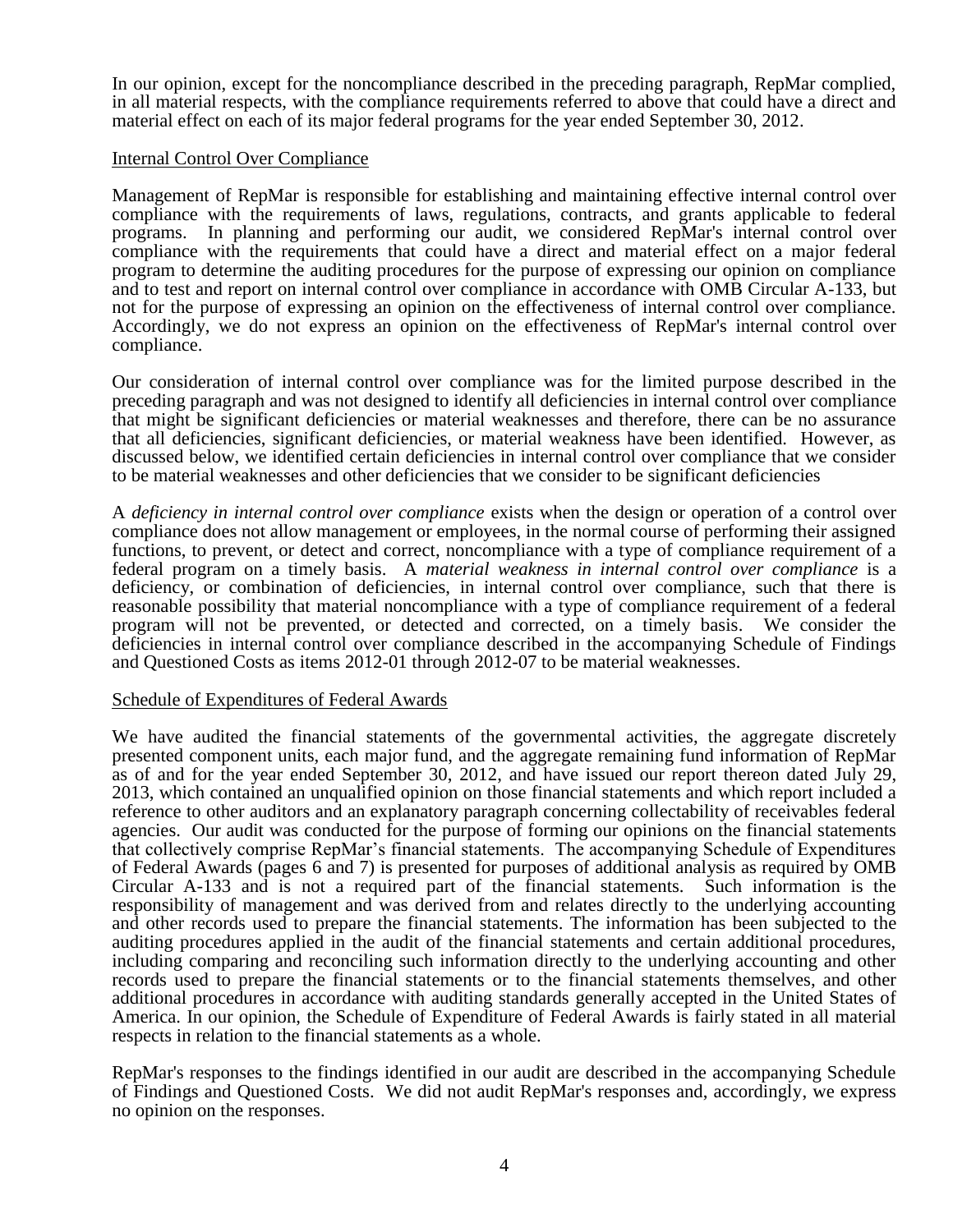This report is intended solely for the information and use of management, the Honorable Members of the Nitijela, others within the entity, and the cognizant audit and other federal awarding agencies and is not intended to be and should not be used by anyone other than these specified parties.

loite NachellP

July 29, 2013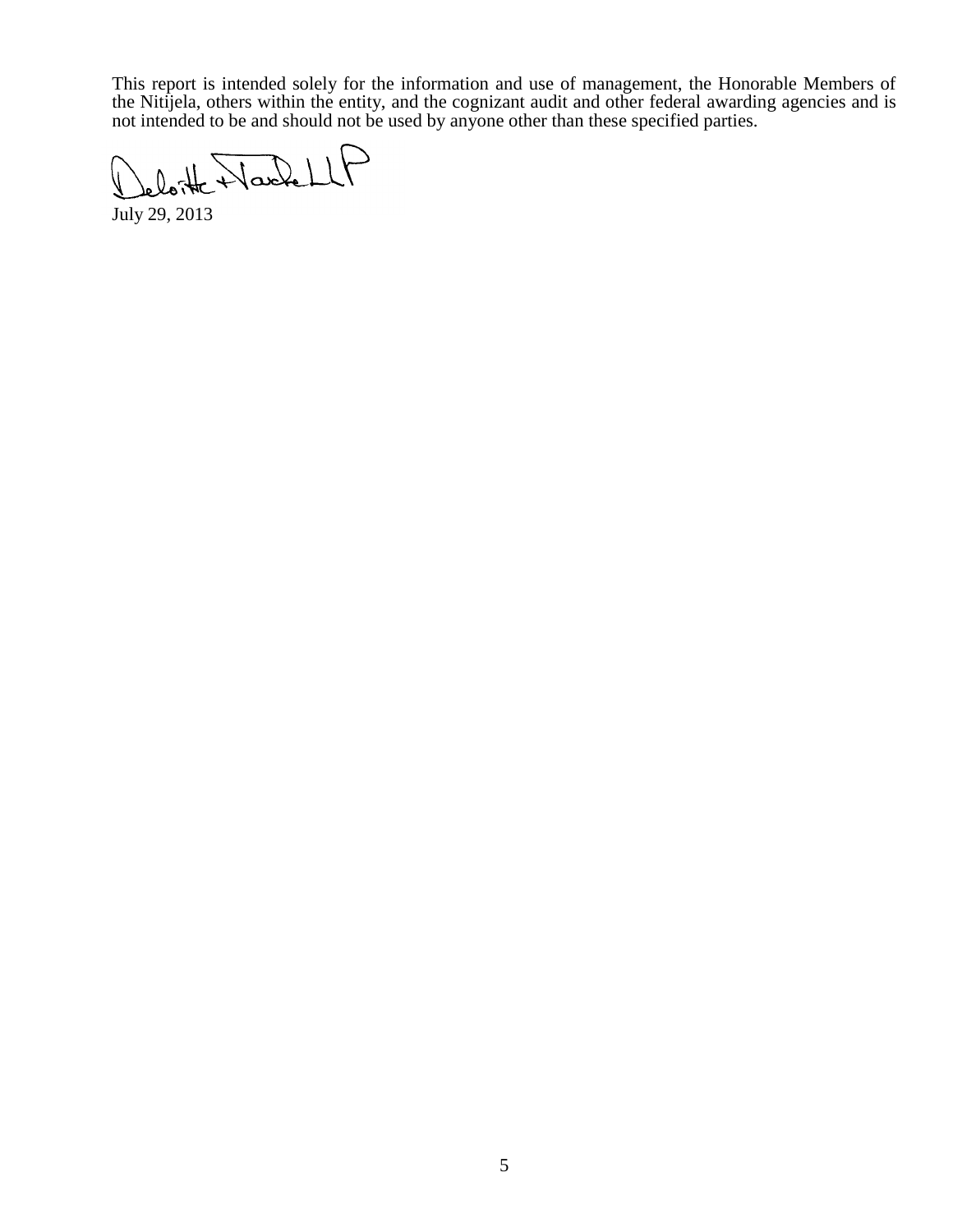## Schedule of Expenditures of Federal Awards Year Ended September 30, 2012

|        |                                                                                                                             | Federal          |
|--------|-----------------------------------------------------------------------------------------------------------------------------|------------------|
| CFDA#  | Agency/Program                                                                                                              | Expenditures     |
|        | <b>GENERAL FUND AND REIMBURSABLE FUND:</b>                                                                                  |                  |
|        | <b>U.S. Department of Commerce:</b>                                                                                         |                  |
| 11.460 | Special Oceanic and Atmospheric Projects                                                                                    | \$<br>423,989    |
|        | <b>U.S. FEDERAL GRANTS FUND:</b>                                                                                            |                  |
|        | U.S. Department of Agriculture:                                                                                             |                  |
| 10.567 | Food Distribution Program on Indian Reservations                                                                            | \$<br>545,681    |
| 10.664 | <b>Cooperative Forestry Assistance</b>                                                                                      | 17,526           |
|        |                                                                                                                             |                  |
|        | Total U.S. Department of Agriculture                                                                                        | 563,207          |
|        | U.S. Department of the Interior:                                                                                            |                  |
| 15.875 | Economic, Social and Political Development of the Territories:                                                              |                  |
|        | Four Atoll Health Care                                                                                                      | 990,203          |
|        | <b>HPO USAKA Grant</b>                                                                                                      | 4,789            |
|        | Office of the Auditor General Grant                                                                                         | 33,472           |
|        | RMI Legislation/On-Line VISA                                                                                                | 60,834           |
|        | Sub-total CFDA #15.875                                                                                                      | 1,089,298        |
| 15.904 | Historic Preservation Fund Grants-In-Aid                                                                                    | 180,335          |
|        | Total U.S. Department of the Interior                                                                                       | 1,269,633        |
|        | U.S. Small Business Administration:                                                                                         |                  |
| 59.037 | <b>Small Business Development Centers</b>                                                                                   | 24,079           |
|        | <b>U.S. Department of Education:</b>                                                                                        |                  |
| 84.027 | Special Education-Grants to States                                                                                          | 1,795,443        |
|        | U.S. Department of Health and Human Services:                                                                               |                  |
| 93.003 | Public Health and Social Services Emergency Fund                                                                            | 197,416          |
| 93.069 | <b>Public Health Emergency Preparedness</b>                                                                                 | 85,080           |
| 93.110 | Maternal and Child Health Federal Consolidated Programs                                                                     | 281,532          |
| 93.116 | Project Grants and Cooperative Agreements for Tuberculosis Control Programs                                                 | 104,527          |
| 93.118 | Acquired Immunodeficiency Syndrome (AIDs) Activity                                                                          | 103,220          |
| 93.163 | Health Services in the Pacific Basin                                                                                        | 719,296          |
| 93.163 | ARRA - Health Services in the Pacific Basin                                                                                 | 176,175          |
| 93.217 | <b>Family Planning-Services</b>                                                                                             | 279,041          |
| 93.243 | Substance Abuse and Mental Health Services-Projects of Regional and National Significance                                   | 779,662          |
| 93.268 | <b>Immunization Cooperative Agreements</b>                                                                                  | 997,232          |
| 93.268 | ARRA - Immunization Cooperative Agreements                                                                                  | 44,032           |
| 93.889 | National Bioterrorism Hospital Preparedness Program                                                                         | 167,323          |
| 93.938 | Cooperative Agreements to Support Comprehensive School Health Programs                                                      |                  |
| 93.958 | to Prevent the Spread of HIV and Other Important Health Problems<br><b>Block Grant for Community Mental Health Services</b> | 23,728<br>68,378 |
| 93.959 | Block Grants for Prevention and Treatment of Substance Abuse                                                                | 521,411          |
| 93.977 | Preventive Health Services-Sexually Transmitted Diseases Control Grants                                                     | 76,846           |
| 93.988 | Cooperative Agreements for State-Based Diabetes Control Programs and                                                        |                  |
|        | <b>Evaluation of Surveillance Systems</b>                                                                                   | 174,886          |
| 93.988 | ARRA - Cooperative Agreements for State-Based Diabetes Control Programs and                                                 |                  |
|        | <b>Evaluation of Surveillance Systems</b>                                                                                   | 19,648           |
|        | Total U.S. Department of Health and Human Services                                                                          | 4,819,433        |
|        | TOTAL U.S. FEDERAL GRANTS FUND                                                                                              | 8,471,795        |

See accompanying notes to schedule of expenditures of federal awards.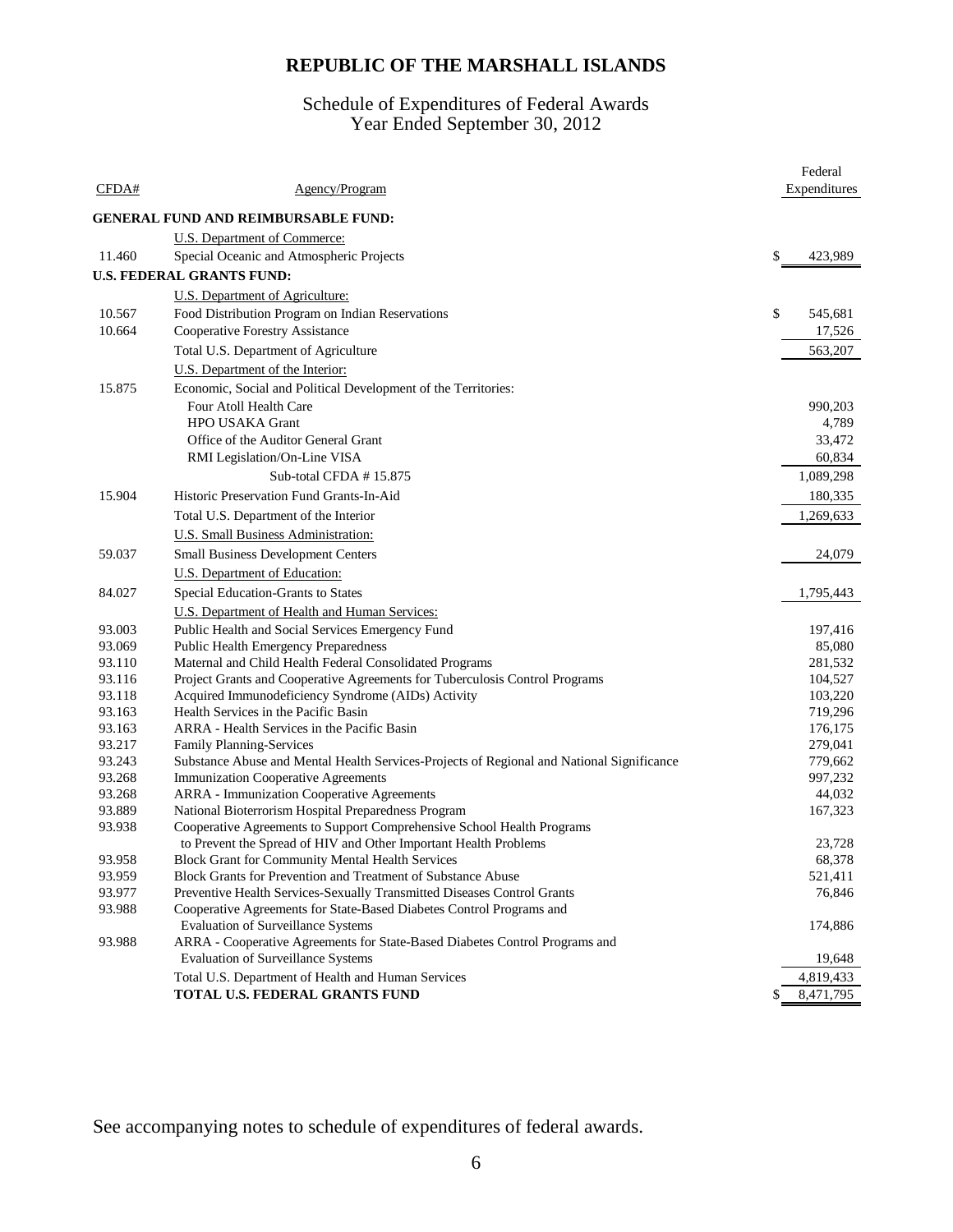#### Year Ended September 30, 2012 Schedule of Expenditures of Federal Awards, Continued

|        |                                                                                                                                                                                                                                                                                                                                                                                                                                                  |                                 | Federal                                                                                                                        |
|--------|--------------------------------------------------------------------------------------------------------------------------------------------------------------------------------------------------------------------------------------------------------------------------------------------------------------------------------------------------------------------------------------------------------------------------------------------------|---------------------------------|--------------------------------------------------------------------------------------------------------------------------------|
| CFDA#  | Agency/Program                                                                                                                                                                                                                                                                                                                                                                                                                                   |                                 | Expenditures                                                                                                                   |
|        | <b>COMPACT SECTOR GRANTS FUND:</b>                                                                                                                                                                                                                                                                                                                                                                                                               |                                 |                                                                                                                                |
|        | U.S. Department of the Interior:                                                                                                                                                                                                                                                                                                                                                                                                                 |                                 |                                                                                                                                |
| 15.875 | Economic, Social and Political Development of the Territories:<br>Compact of Free Association Program, As Amended, Sector Grants:                                                                                                                                                                                                                                                                                                                |                                 |                                                                                                                                |
|        | Section $211(a)(1)$ Education Sector<br>Supplemental Education Grant<br>Section 211(a)(2) Health Sector<br>Section 211(a)(4) Public Sector Capacity Building<br>Section 211(b)(1) Ebeye Special Needs<br>Section 211(b)(2) Landowners Special Needs<br>Section 211(b)(3) Kwajalein Environment<br>Section 211(d)(1) Public Infrastructure Development<br>Section $211(d)(2)$ Infrastructure Maintenance<br>Section 211(e)(1) Disaster Assistance |                                 | \$<br>11,651,936<br>5,474,546<br>7,218,575<br>217,517<br>3,546,288<br>2,302,377<br>557,472<br>5,373,063<br>1,154,836<br>49,952 |
|        | TOTAL COMPACT SECTOR GRANTS FUND                                                                                                                                                                                                                                                                                                                                                                                                                 |                                 | 37,546,562                                                                                                                     |
|        | <b>SECTION 212 KWAJALEIN LANDOWNERS FUND:</b>                                                                                                                                                                                                                                                                                                                                                                                                    |                                 |                                                                                                                                |
|        | U.S. Department of the Interior:                                                                                                                                                                                                                                                                                                                                                                                                                 |                                 |                                                                                                                                |
| 15.875 | Economic, Social and Political Development of the Territories:<br>Compact of Free Association Program, As Amended:                                                                                                                                                                                                                                                                                                                               |                                 |                                                                                                                                |
|        | Section 212 Kwajalein Impact and Use                                                                                                                                                                                                                                                                                                                                                                                                             |                                 | \$17,160,578                                                                                                                   |
|        | <b>SECTION 213 AUDIT FUND:</b>                                                                                                                                                                                                                                                                                                                                                                                                                   |                                 |                                                                                                                                |
|        |                                                                                                                                                                                                                                                                                                                                                                                                                                                  |                                 |                                                                                                                                |
| 15.875 | U.S. Department of the Interior:<br>Economic, Social and Political Development of the Territories:                                                                                                                                                                                                                                                                                                                                               |                                 |                                                                                                                                |
|        | Compact of Free Association Program, As Amended:                                                                                                                                                                                                                                                                                                                                                                                                 |                                 |                                                                                                                                |
|        | Section 213 Audit                                                                                                                                                                                                                                                                                                                                                                                                                                |                                 | \$<br>155,152                                                                                                                  |
|        | <b>TOTAL FEDERAL PROGRAM EXPENDITURES</b>                                                                                                                                                                                                                                                                                                                                                                                                        |                                 | \$<br>63,758,076                                                                                                               |
|        | Reconciliation to the 2012 financial statements is as follows:<br>General Fund (Reimbursable Fund)<br>U.S. Federal Grants Fund<br><b>Compact Sector Grants Fund</b><br>Section 212 Kwajalein Landowners Fund<br>Section 213 Audit Fund                                                                                                                                                                                                           | (1)<br>(2)<br>(3)<br>(4)<br>(5) | <sup>\$</sup><br>423,989<br>8,471,795<br>37,546,562<br>17,160,578<br>155,152<br>63,758,076                                     |

(1) Included within total expenditures for the Reimbursable Fund of \$627,016 presented on page 105 of the 2012 financial statements.

(2) Represents the aggregate total for expenditures and transfers out for the U.S. Federal Grants Fund of \$7,481,592 and \$990,203, respectively, presented on page 95 of the 2012 financial statements.

(3) Represents the aggregate total for expenditures and transfers out for the Compact Sector Grants Fund of \$36,267,585 and \$1,278,977, respectively, presented on page 95 of the 2012 financial statements.

(4) Represents the aggregate total for expenditures for the Section 212 Kwajalein Landowners Fund of \$17,160,578 presented on page 85 of the 2012 financial statements.

(5) Represents the aggregate total for expenditures for the Section 213 Audit Fund of \$155,152 presented on page 95 of the 2012 financial statements.

See accompanying notes to schedule of expenditures of federal awards.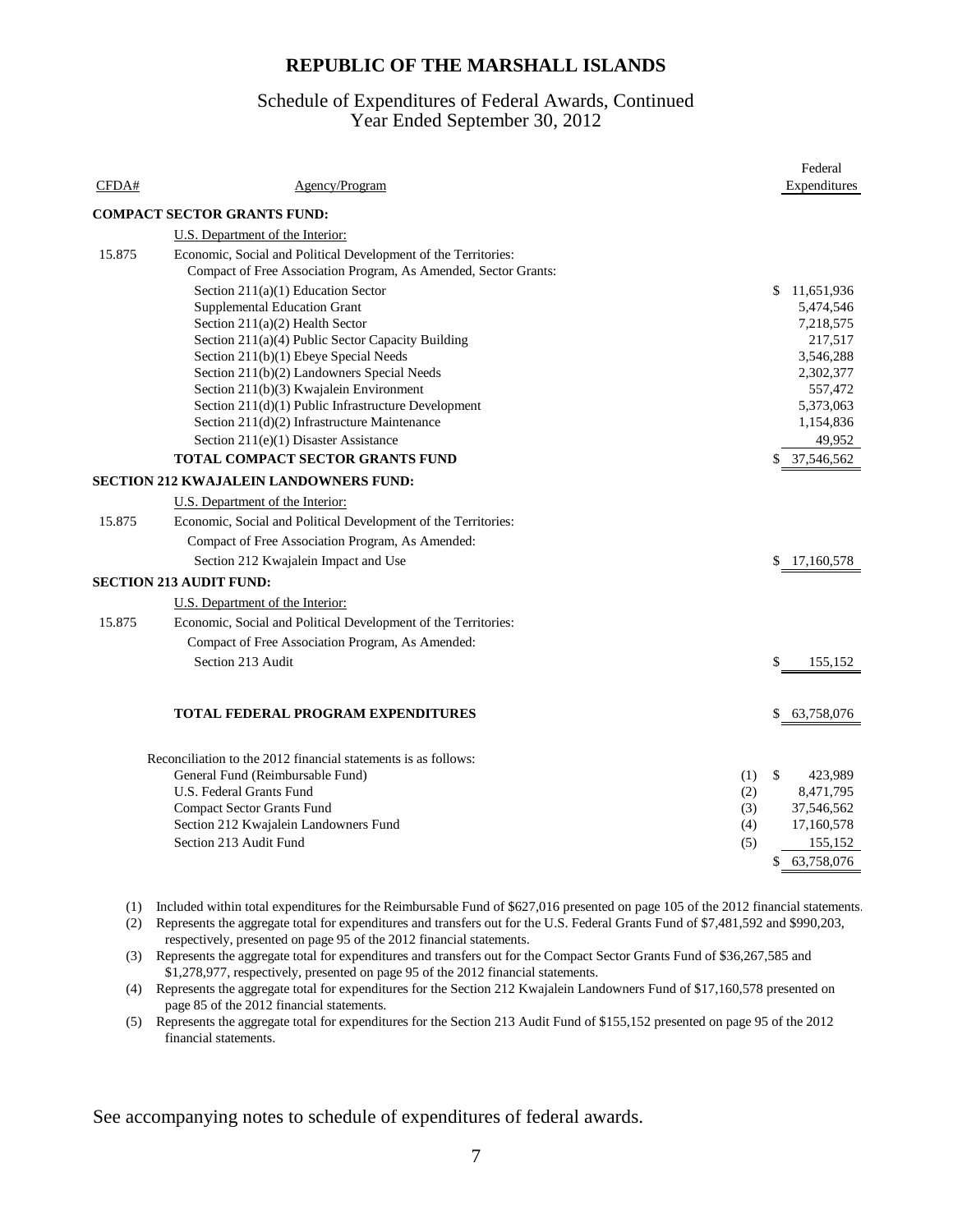## Notes to Schedule of Expenditures of Federal Awards Year Ended September 30, 2012

## (1) Scope of Audit

The Republic of the Marshall Islands (RepMar) is a governmental entity governed by its own Constitution. All significant operations of RepMar are included in the scope of the OMB Circular A-133 audit (the "Single Audit"). The U.S. Department of the Interior has been designated as RepMar's cognizant agency for the Single Audit.

a. Programs Subject to Single Audit

The Schedule of Expenditures of Federal Awards presents each federal program related to the following agencies:

- U.S. Department of Agriculture
- U.S. Department of Commerce
- U.S. Department of Education
- U.S. Department of Health and Human Services
- U.S. Department of the Interior
- U.S. Small Business Administration

## (2) Summary of Significant Accounting Policies

a. Basis of Accounting

The accompanying Schedule of Expenditures of Federal Awards includes the federal grant activity of RepMar and is presented on the accrual basis of accounting. The information in this schedule is presented in accordance with the requirements of OMB Circular A-133. All expenses and capital outlays are reported as expenditures.

b. Reporting Entity

For purposes of complying with the Single Audit Act of 1984, as amended in 1996, RepMar's reporting entity is defined in Note 1A to its September 30, 2012 basic financial statements; except that the Marshall Islands Scholarship, Grant and Loan Board, the Health Care Revenue Fund, the Marshall Islands Health Fund, the Marshall Islands Social Security Administration, and all of the discretely presented component units are excluded. Accordingly, the accompanying Schedule of Expenditures of Federal Awards presents the federal award programs administered by RepMar, as defined above, for the year ended September 30, 2012.

c. Matching Costs

Matching costs, i.e., the nonfederal share of certain program costs, are not included in the accompanying Schedule of Expenditures of Federal Awards.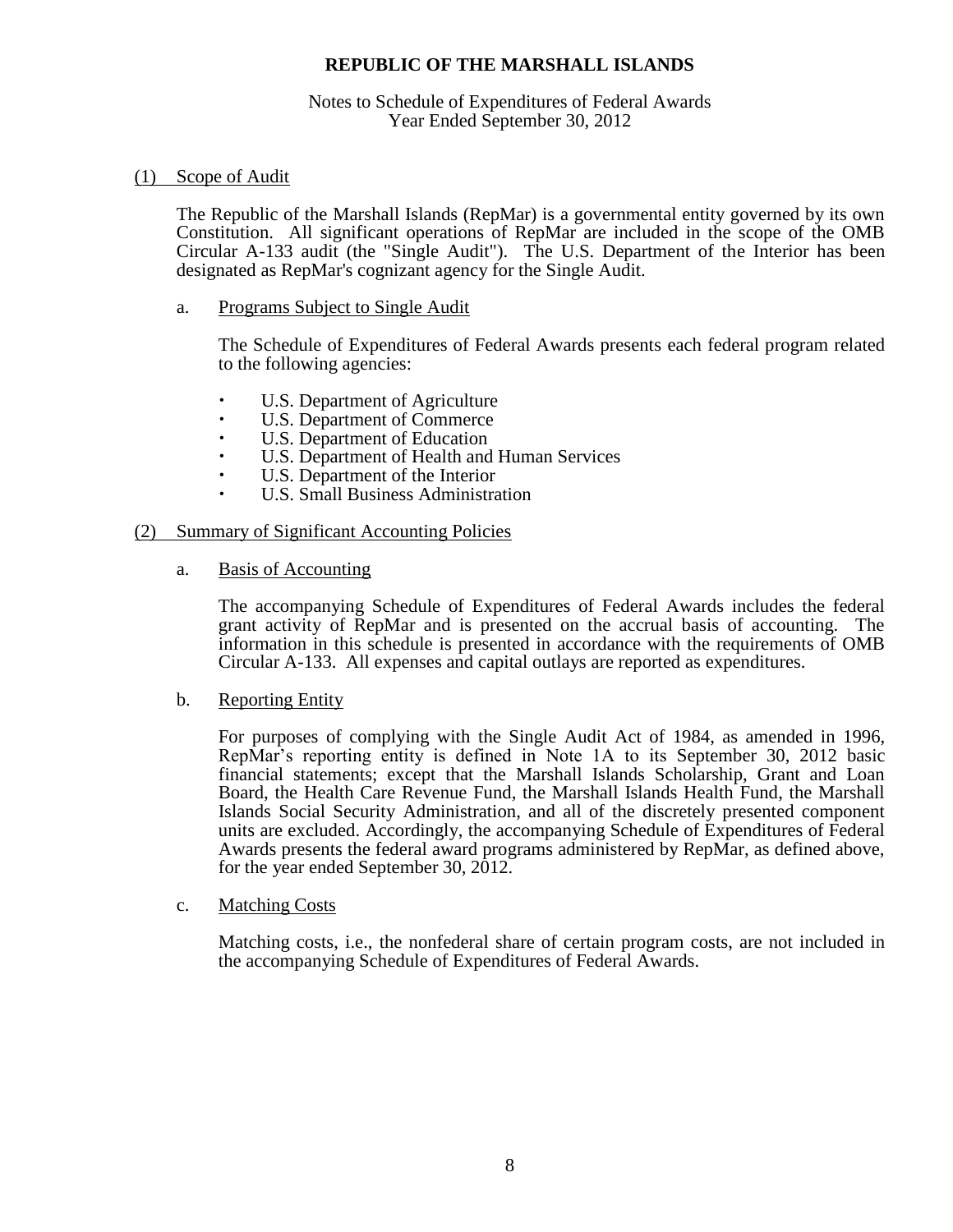## Notes to Schedule of Expenditures of Federal Awards, Continued Year Ended September 30, 2012

## (2) Summary of Significant Accounting Policies, Continued

d. Subgrantees

Certain program funds are passed through RepMar to subgrantee organizations. The Schedule of Expenditures of Federal Awards does not contain separate schedules disclosing how the subgrantees, outside of RepMar's control, utilized the funds. The following is a summary of program funds that are passed through to subgrantee organizations:

| Grantor/Grant Title CFDA No.                                                            | Subgrantee                                            | 2012<br>Amount of<br>Pass-through |
|-----------------------------------------------------------------------------------------|-------------------------------------------------------|-----------------------------------|
| U.S. Department of the Interior – CFDA #15.875                                          |                                                       |                                   |
| Economic, Social and Political Development of the Territories:                          |                                                       |                                   |
| Compact of Free Association,<br>As Amended, Education<br><b>Sector Grant</b>            | College of the Marshall Islands                       | \$1,083,333                       |
| Compact of Free Association,<br>As Amended, Supplemental<br><b>Education Grant</b>      | College of the Marshall Islands                       | \$<br>162,713                     |
| Compact of Free Association,<br>As Amended, Public<br><b>Infrastructure Development</b> | College of the Marshall Islands                       | \$<br>247,654                     |
| Compact of Free Association,<br>As Amended, Landowners<br><b>Special Needs</b>          | Kwajalein Atoll Joint Utilities<br>Resources, Inc.    | \$2,187,072                       |
| Compact of Free Association,<br>As Amended, Environment<br><b>Sector Grant</b>          | Majuro Atoll Waste Company, Inc.                      | \$<br>325,000                     |
| Compact of Free Association,<br>As Amended, Public<br><b>Infrastructure Development</b> | Majuro Atoll Waste Company, Inc.                      | \$<br>65,000                      |
| Compact of Free Association,<br>As Amended, Public<br><b>Infrastructure Development</b> | Majuro Water and Sewer Company, Inc.                  | \$<br>150,000                     |
| Compact of Free Association,<br>As Amended, Education<br><b>Sector Grant</b>            | Marshall Islands Scholarship, Grant<br>and Loan Board | \$<br>471,925                     |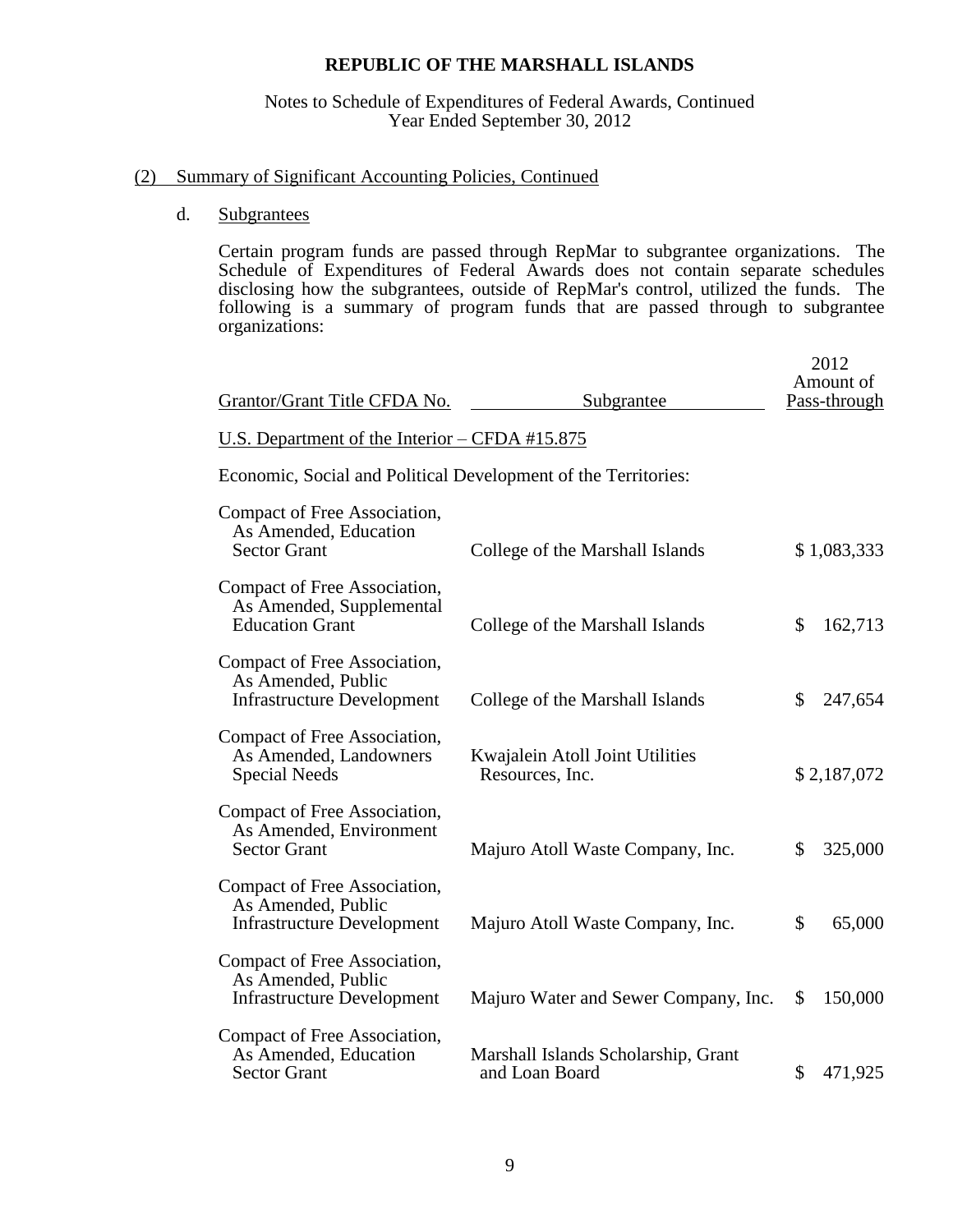## Notes to Schedule of Expenditures of Federal Awards, Continued Year Ended September 30, 2012

# (2) Summary of Significant Accounting Policies, Continued

# d. Subgrantees, Continued

| Grantor/Grant Title CFDA No.                                                           | Subgrantee                                                                | 2012<br>Amount of<br>Pass-through |
|----------------------------------------------------------------------------------------|---------------------------------------------------------------------------|-----------------------------------|
| U.S. Department of the Interior $-$ CFDA #15.875                                       |                                                                           |                                   |
|                                                                                        | Economic, Social and Political Development of the Territories, Continued: |                                   |
| Compact of Free Association,<br>As Amended, Supplemental<br><b>Education Grant</b>     | Marshall Islands Scholarship, Grant<br>and Loan Board                     | 707,052                           |
| Compact of Free Association,<br>As Amended, Ebeye Special<br><b>Needs Sector Grant</b> | Marshall Islands Scholarship, Grant<br>and Loan Board                     | 100,000                           |

## e. Indirect Cost Allocation

RepMar has not entered into an approved indirect cost negotiation agreement covering fiscal year 2012. RepMar did not charge federal programs for indirect costs during fiscal year 2012.

# f. CFDA # 15.875

CFDA # 15.875 represents funding from the Office of Insular Affairs (OIA), U. S. Department of the Interior. Funding from this source is subject to varying rules and regulations since OIA administers the Compact of Free Association (the Compact), which is a treaty, and is not a federal program. The Compact is comprised of various funded programs, each with separate compliance requirements. To maximize audit coverage of OIA funding, the OIG has recommended that programs administered under CFDA # 15.875 be grouped by like compliance requirements and such groupings be separately evaluated as major programs.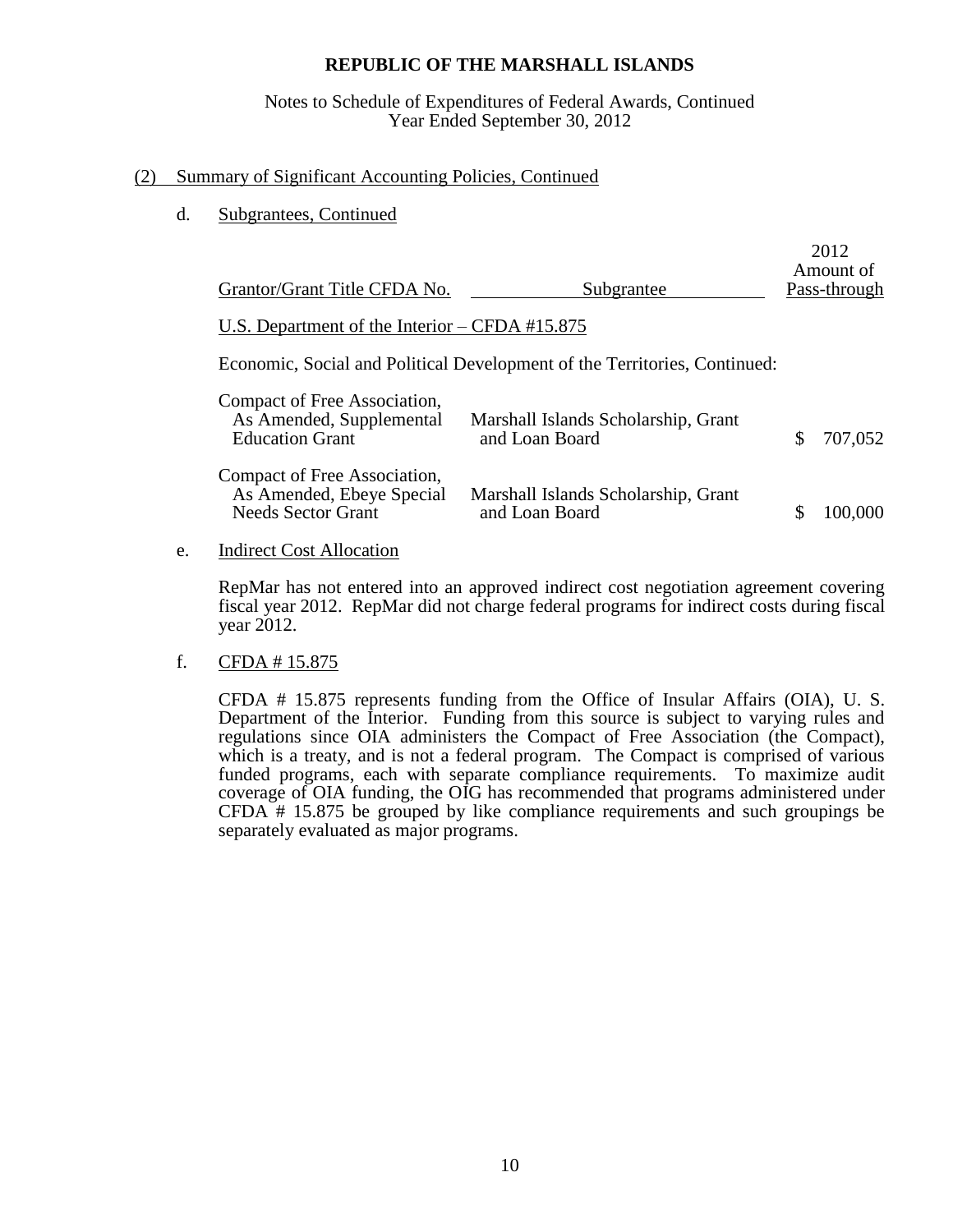Schedule of Findings and Questioned Costs Year Ended September 30, 2012

# **Section I - Summary of Auditors' Results**

*Financial Statements*

| 1.            | Type of auditors' report issued:                                                                                                 | Unqualified                                                                                                                                                      |     |  |  |
|---------------|----------------------------------------------------------------------------------------------------------------------------------|------------------------------------------------------------------------------------------------------------------------------------------------------------------|-----|--|--|
|               |                                                                                                                                  | Internal control over financial reporting:                                                                                                                       |     |  |  |
| $rac{2}{3}$ . | Material weakness(es) identified?<br>Yes<br>Significant deficiency(ies) identified?<br>None reported                             |                                                                                                                                                                  |     |  |  |
| 4.            |                                                                                                                                  | Noncompliance material to financial statements noted?                                                                                                            | Yes |  |  |
|               | <b>Federal Awards</b>                                                                                                            |                                                                                                                                                                  |     |  |  |
|               |                                                                                                                                  | Internal control over major programs:                                                                                                                            |     |  |  |
| 5.<br>6.      | Material weakness(es) identified?<br>Yes<br>Significant deficiency(ies) identified?<br>None reported                             |                                                                                                                                                                  |     |  |  |
| 7.            | Type of auditors' report issued on compliance for major programs:<br>Qualified                                                   |                                                                                                                                                                  |     |  |  |
| 8.            | Any audit findings disclosed that are required to be reported in<br>accordance with section 510(a) of OMB Circular A-133?<br>Yes |                                                                                                                                                                  |     |  |  |
| 9.            | Identification of major programs:                                                                                                |                                                                                                                                                                  |     |  |  |
|               | CFDA#                                                                                                                            | Name of Federal Program                                                                                                                                          |     |  |  |
|               | 84.027<br>15.875                                                                                                                 | Special Education - Grants to States<br>Economic, Social and Political Development of the Territories:<br>Compact of Free Association, As Amended, Sector Grants |     |  |  |
| 10.           | Dollar threshold used to distinguish between Type A and Type B<br>\$1,912,742<br>Programs:                                       |                                                                                                                                                                  |     |  |  |
| 11.           | Auditee qualified as low-risk auditee?<br>N <sub>o</sub>                                                                         |                                                                                                                                                                  |     |  |  |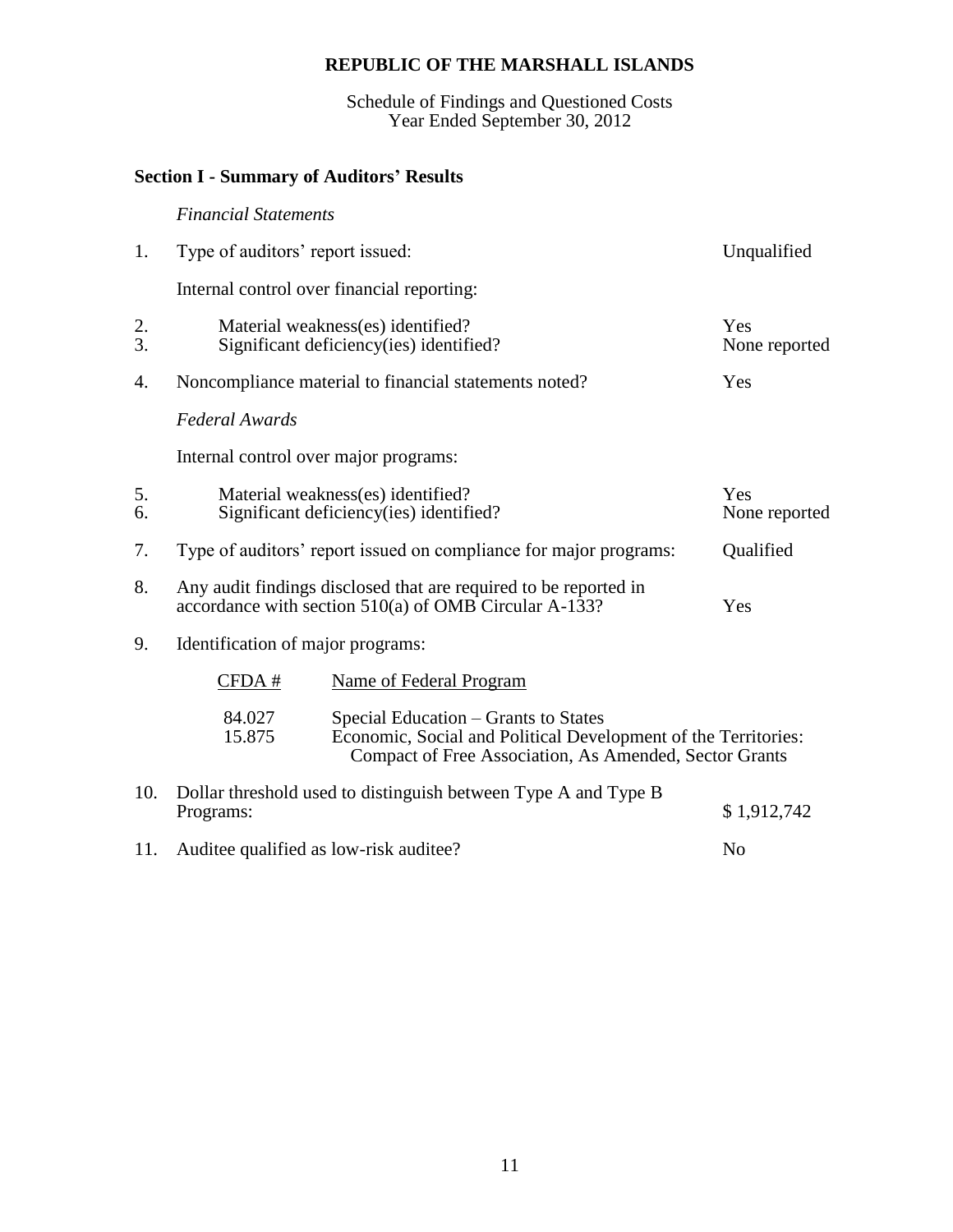#### Schedule of Findings and Questioned Costs, Continued Year Ended September 30, 2012

# **Section II - Financial Statement Findings**

| Finding<br>Number | Findings                                      | Refer<br>Page # |
|-------------------|-----------------------------------------------|-----------------|
|                   |                                               |                 |
| 2012-01           | <b>Allowable Costs/Cost Principles</b>        | 13              |
| 2012-04           | <b>Equipment and Real Property Management</b> | $18 - 19$       |
| 2012-05           | <b>RMI</b> Procurement Code                   | $20 - 21$       |
| 2012-06           | <b>RMI</b> Procurement Code                   | $22 - 23$       |
| 2012-08           | <b>General Ledger Account Reconciliations</b> | 25              |
| 2012-09           | <b>Accounts Receivable</b>                    | 26              |
| 2012-10           | Construction-in-Progress/Retention Payable    | $27 - 28$       |
| 2012-11           | <b>General Ledger Journal Entries</b>         | 29              |

# **Section III - Federal Award Findings and Questioned Costs**

| CFDA#  | Findings                               |                                                                                                |                                                                                      | Refer<br>Page #                                         |
|--------|----------------------------------------|------------------------------------------------------------------------------------------------|--------------------------------------------------------------------------------------|---------------------------------------------------------|
| 15.875 | <b>Allowable Costs/Cost Principles</b> |                                                                                                | 2,203                                                                                | 13                                                      |
| 15.875 | <b>Cash Management</b>                 |                                                                                                |                                                                                      | $14 - 15$                                               |
| 84.027 | <b>Cash Management</b>                 |                                                                                                |                                                                                      | $16 - 17$                                               |
| 15.875 |                                        |                                                                                                |                                                                                      | $18 - 19$                                               |
| 84.027 |                                        |                                                                                                |                                                                                      | $18 - 19$                                               |
| 15.875 |                                        |                                                                                                | 30,252                                                                               | $20 - 21$                                               |
| 84.027 |                                        |                                                                                                | 3,402                                                                                | $22 - 23$                                               |
| 15.875 | <b>Subrecipient Monitoring</b>         |                                                                                                |                                                                                      | 24                                                      |
|        |                                        | <b>Equipment and Real Property Management</b><br><b>Equipment and Real Property Management</b> | Procurement and Suspension and Debarment<br>Procurement and Suspension and Debarment | Questioned<br>Costs<br>Undeterminable<br>Undeterminable |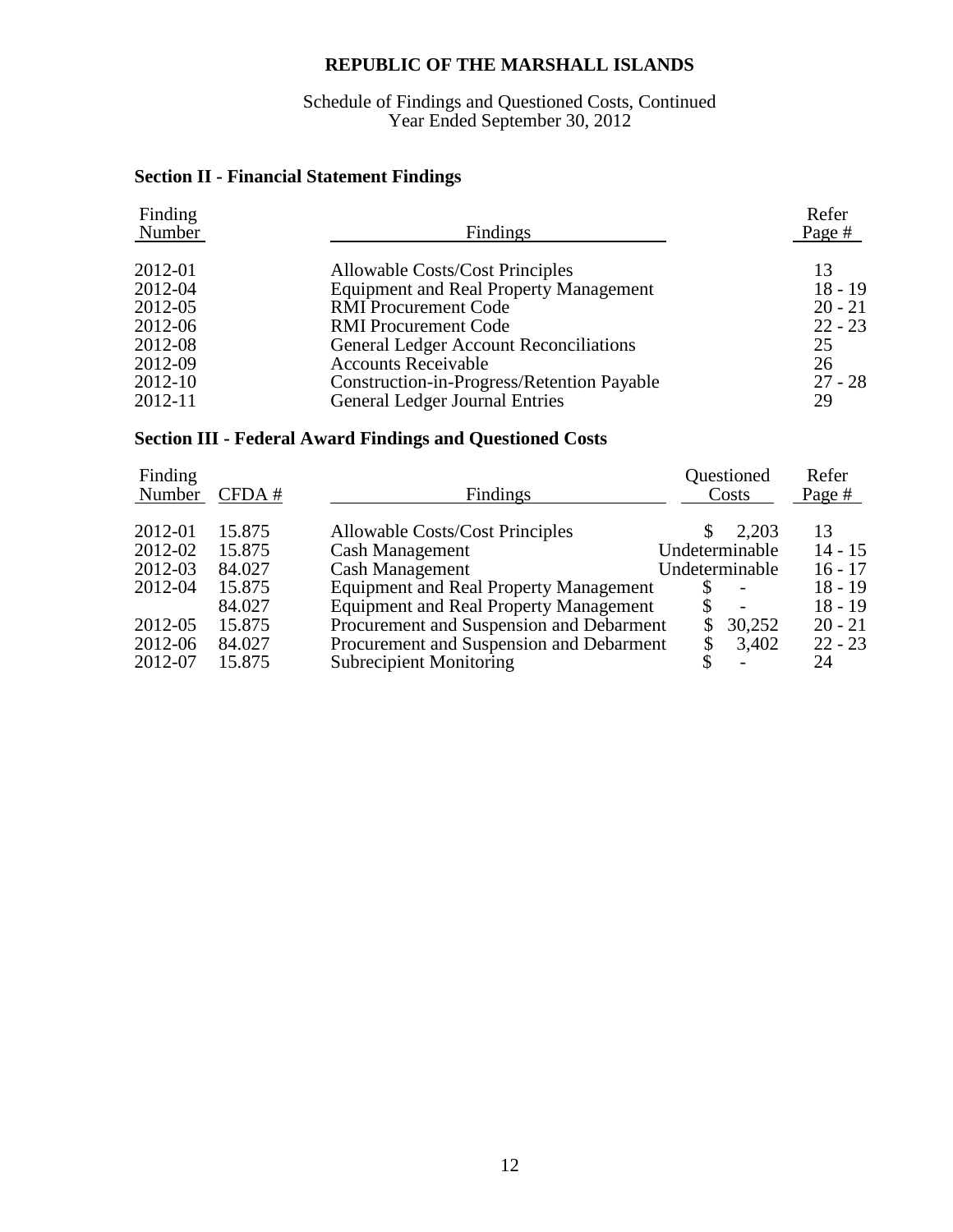Schedule of Findings and Questioned Costs, Continued Year Ended September 30, 2012

| Finding No.:             | 2012-01                                                              |
|--------------------------|----------------------------------------------------------------------|
| Federal Agency:          | U.S. Department of the Interior                                      |
| <b>CFDA</b> Program:     | 15.875 Economic, Social and Political Development of the Territories |
| Grant Number:            | <b>Compact Sector Grants</b>                                         |
| Area:                    | <b>Allowable Costs/Cost Principles</b>                               |
| <b>Questioned Costs:</b> | \$2,203                                                              |

Criteria: Expenditures incurred under federal programs should be in accordance with allowable costs/cost principles requirements and should be directly related to, and in accordance with, program intent and objectives.

Condition #1: Of \$22,134,625 in non-payroll expenditures for the Compact Sector Grants, one hundred one (101) items, totaling \$8,691,053, were tested. For two expenditures (or 2%), no underlying check voucher files were provided to support the following:

| <b>Fund</b> | Check # | Account # | <b>GL</b> Account Name      | PO#      | APV#     | Amount  |
|-------------|---------|-----------|-----------------------------|----------|----------|---------|
| 410150      | 16738   | 01520     | <b>Contractual Services</b> | Q1378801 | 00016738 | \$1,659 |
| 410102      | 96844   | 02020     | Travel                      | A1338001 | 178522   | 497     |
|             |         |           |                             |          |          | \$2,156 |

Condition #2: Of \$15,411,937 in payroll expenditures for the Compact Sector Grants, forty-five (45) items, totaling \$31,756, were tested. For one expenditure (or 2%), an employee (# 212994) was overpaid \$47 for the pay period ended 02/11/2012. This overpayment has been extrapolated to determine a potential questioned cost, which exceeds the \$10,000 threshold.

Cause: The cause of the above conditions is the lack of attendant documentation indicating that expenditures charged to a federal program are directly related to the program and are in accordance with program intent and objectives.

Effect: The effect of the above condition is noncompliance with allowable costs/cost principles requirements. Accordingly, questioned costs in the amount of \$2,203 are reportable as the projected questioned costs exceed the \$10,000 threshold.

Recommendation: Management should require that expenditures incurred under federal programs be evidenced by supporting documentation indicating that such expenditures are directly related to and in accordance with program intent and objectives.

Prior Year Status: Lack of attendant documentation indicating that expenditures charged to a federal program are directly related to the program and are in accordance with program intent and objectives was reported as a finding in prior single audits as items 2009-1, 2009-2, 2010-1 and  $2011 - 1$ .

Auditee Response and Correction Action Plan: We agree with the finding and recommendation. It is standard procedure of Ministry of Finance Accounts Payable division to require all expenditures are supported by adequate documentation. We believe the two exceptions noted pertain to deficiencies in the filing system and will locate the documents for the cited payments for subsequent clearance.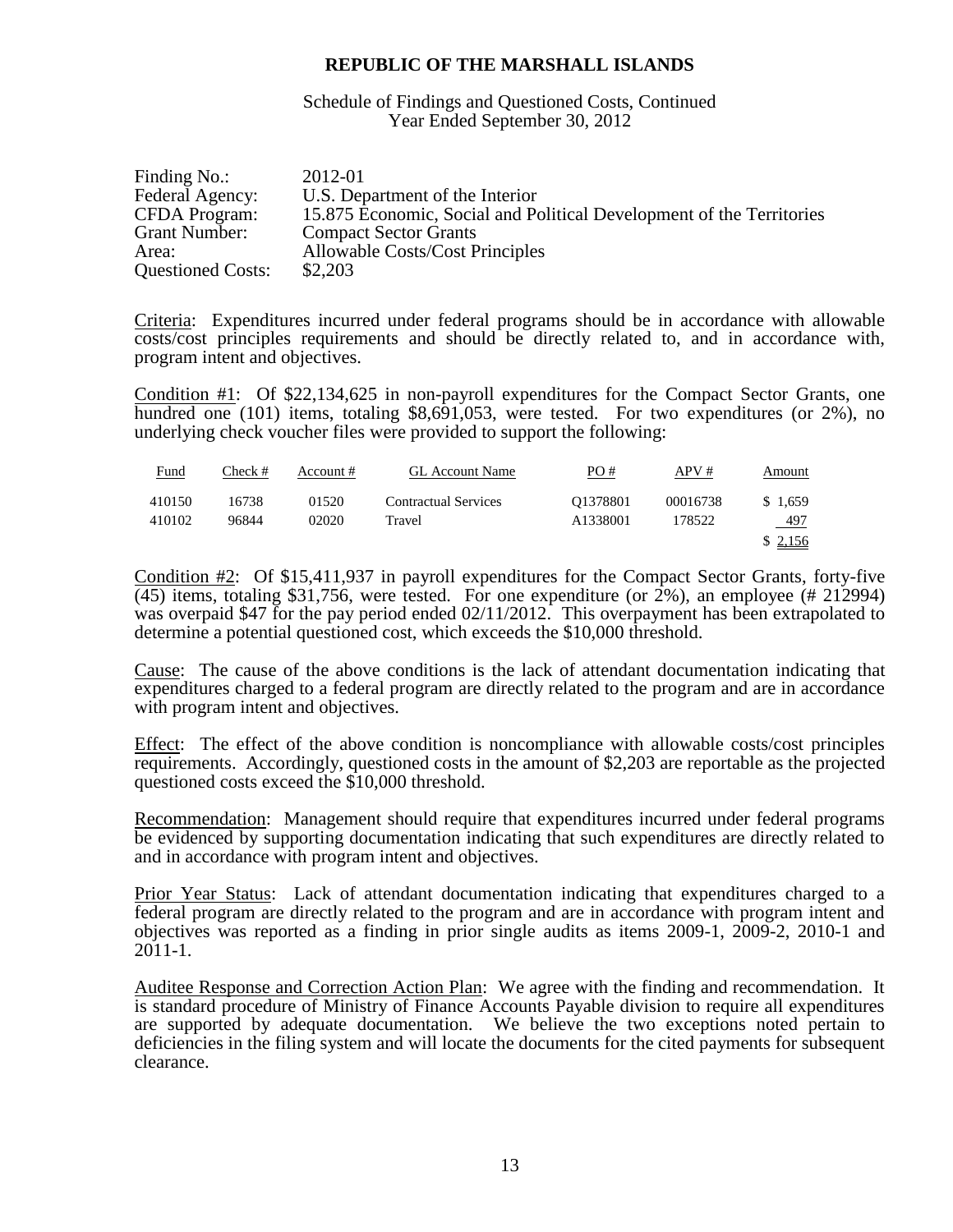Schedule of Findings and Questioned Costs, Continued Year Ended September 30, 2012

| Finding No.:             | 2012-02                                                              |
|--------------------------|----------------------------------------------------------------------|
| Federal Agency:          | U.S. Department of the Interior                                      |
| <b>CFDA</b> Program:     | 15.875 Economic, Social and Political Development of the Territories |
| Grant Number:            | <b>Compact Sector Grants</b>                                         |
| Area:                    | <b>Cash Management</b>                                               |
| <b>Questioned Costs:</b> | Undeterminable                                                       |

Criteria: Article IV, Section 5(b)(2) of the Fiscal Procedures Agreement (FPA) states that all infrastructure projects and projects that are not funded by Operational Grants will be paid on the basis of accrued expenditures, provided the Government of the Republic of the Marshall Islands maintains procedures to minimize the time elapsing between transfer of funds and their disbursement.

Condition: Of \$7,541,013 in non-payroll expenditures for the Compact Sector Public Infrastructure Development and the Landowners Special Needs Grants, fourteen (14) items, totaling \$1,804,288, were tested. For 8 (or 57%), the following expenditures were not paid in a manner to minimize the time elapsed between transfer of funds and their disbursements:

| Check # | <b>Check Date</b> | Amount         | Cash<br><b>Disbursement</b><br>Drawdown # | Drawdown<br>Deposit Date | Date<br>Cleared | # of days<br>Elapsed |
|---------|-------------------|----------------|-------------------------------------------|--------------------------|-----------------|----------------------|
| 92408   | 11/30/2011        | \$232,800      | CD-02-2012                                | 12/13/2011               | 01/13/2012      | 30                   |
| 94040   | 01/11/2012        | \$232,800      | $CD-06-2012$                              | 01/06/2012               | 01/13/2012      | 6                    |
| 95047   | 02/29/2012        | \$<br>73,018   | CD-09-2012                                | 02/13/2012               | 02/23/2012      | 9                    |
| 96645   | 04/20/2012        | \$358,887      | $CD-11-2012$                              | 04/13/2012               | 04/20/2012      | 6                    |
| 97471   | 05/18/2012        | S<br>50.649    | KDF-02-2012                               | 05/10/2012               | 05/18/2012      | 7                    |
| 97946   | 04/30/2012        | \$233,983      | $CD-11-2012$                              | 04/13/2012               | 06/11/2012      | 58                   |
| 98829   | 07/13/2012        | \$<br>30,376   | CD-13-2012                                | 07/05/2012               | 07/10/2012      | 4                    |
| 99108   | 07/20/2012        | 149.258<br>\$. | $CD-14-2012$                              | 07/17/2012               | 09/30/2012      | 74                   |

Cause: The cause of the above condition is the lack of a formal methodology and procedures over the drawdown of federal funds to satisfy compliance with FPA cash management requirements.

Effect: The effect of the above condition is noncompliance with FPA cash management requirements. We projected a total interest liability of \$200 for the above condition based on the yield of 13-week U.S. Treasury bills. As this amount is below \$10,000, such is not reported as a questioned cost.

Recommendation: The Ministry of Finance should establish a formal methodology governing the drawdown of federal funds to minimize the time elapsed between the receipt of federal funds and the date applicable payments clear the bank.

Prior Year Status: Lack of a formal methodology and procedures over the drawdown of federal funds to satisfy compliance with FPA cash management requirements was reported as a finding in prior single audits as items 2005-7, 2006-5, 2007-8, 2008-1, 2008-2, 2009-3, 2009-4, 2010-2 and  $2011 - 2$ .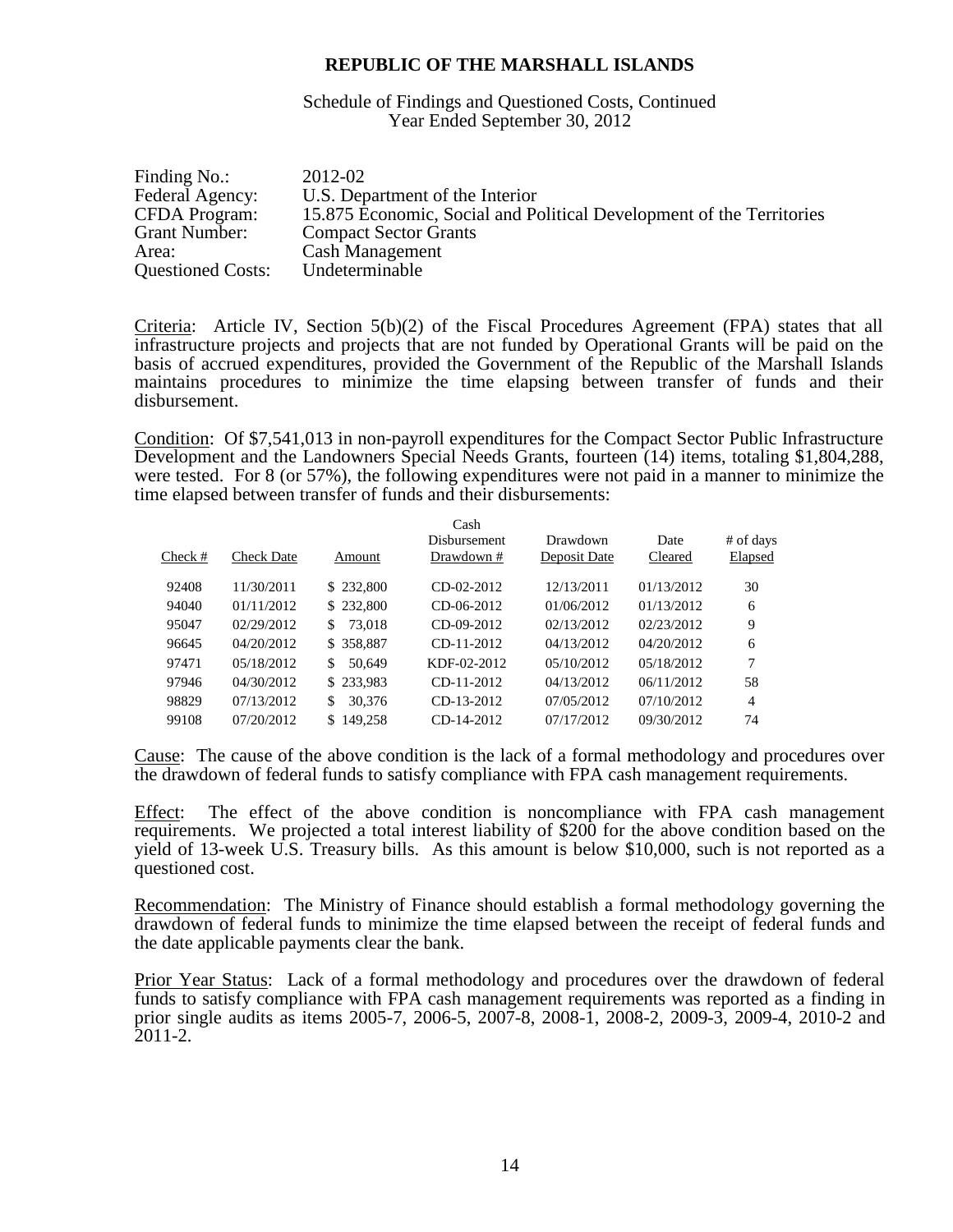Schedule of Findings and Questioned Costs, Continued Year Ended September 30, 2012

| Finding No.:             | $2012-02$ , Continued                                                |
|--------------------------|----------------------------------------------------------------------|
| Federal Agency:          | U.S. Department of the Interior                                      |
| <b>CFDA</b> Program:     | 15.875 Economic, Social and Political Development of the Territories |
| Grant Number:            | <b>Compact Sector Grants</b>                                         |
| Area:                    | <b>Cash Management</b>                                               |
| <b>Questioned Costs:</b> | Undeterminable                                                       |

Auditee Response and Corrective Action Plan: We agree with the finding and recommendation. In fiscal year 2012 the drawdown of public infrastructure funds was delayed in some instances pending reconciliations of expenditures charged to the many on-going infrastructure projects. The MOF is current with its reconciliation procedures in fiscal year 2013 and will implement formal policies on the drawdowns of both Compact Public Infrastructure and Landowners Special Needs Grants.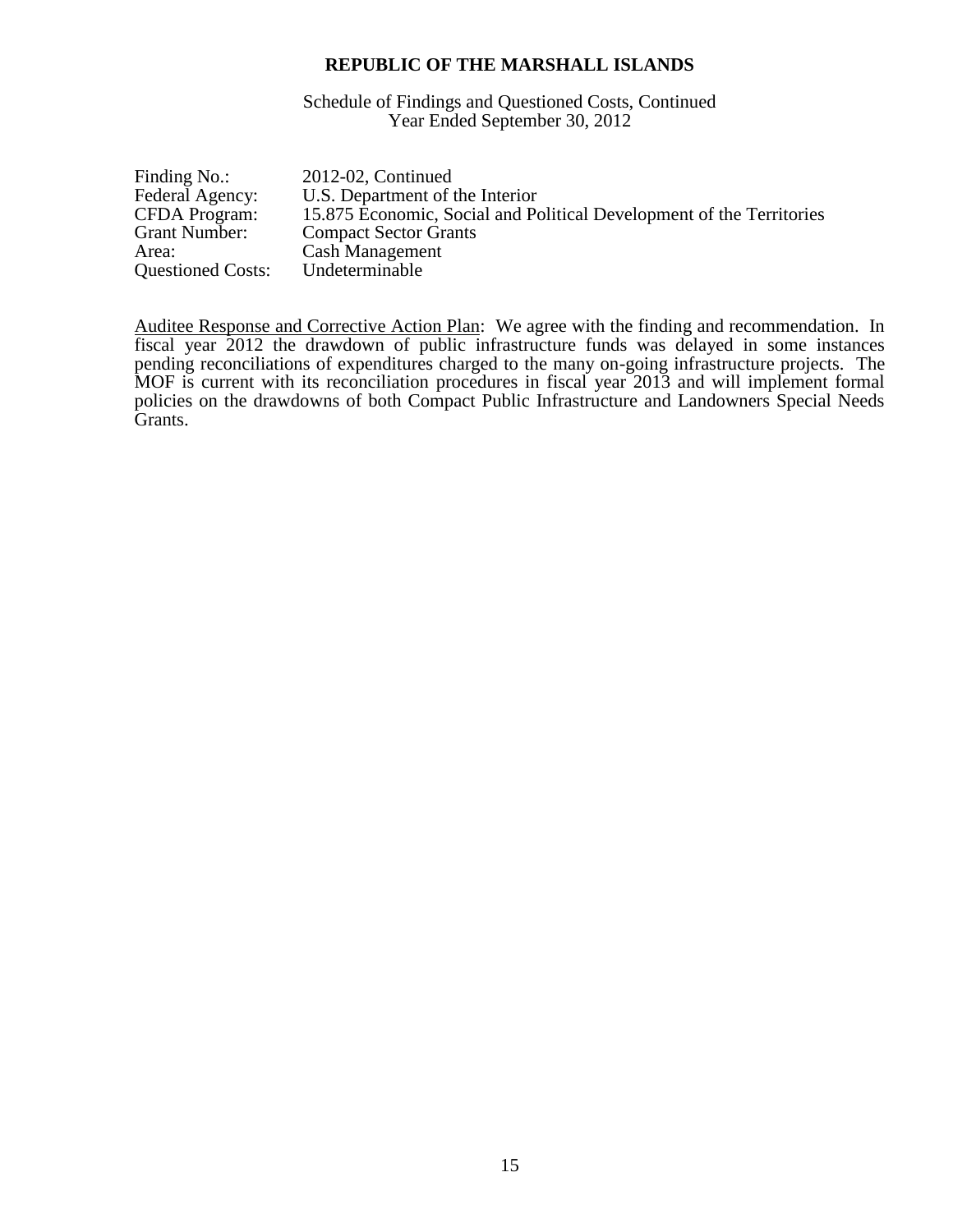Schedule of Findings and Questioned Costs, Continued Year Ended September 30, 2012

| Finding No.:             | 2012-03                                     |
|--------------------------|---------------------------------------------|
| Federal Agency:          | U.S. Department of Education                |
| <b>CFDA</b> Program:     | 84.027 Special Education – Grants to States |
| <b>Grant Number:</b>     | H027A110011                                 |
| Area:                    | Cash Management                             |
| <b>Questioned Costs:</b> | Undeterminable                              |

Criteria: Section 21 of 34 CFR 80, *Uniform Administrative Requirements for Grants and Cooperative Agreements to State and Local Governments*, prescribes the basic standards and the methods under which a Federal agency will make payments to grantees and grantees will make payments to subgrantees and contractors. Methods and procedures for payment shall minimize the time elapsing between the transfer of funds and disbursement by the grantee or subgrantee in accordance with Treasury regulations at 31 CFR Part 205.

Condition: Of \$379,228 in non-payroll expenditures, thirteen (13) items, totaling \$97,322, were tested. For the following 10 (or 77%) expenditures, we were unable to perform required cash management tests as the detailed federal draw downs and supporting reimbursements were not available for examination:

| Check # | APV #  |    | Amount |
|---------|--------|----|--------|
| 91653   | 167837 | \$ | 2,190  |
| 93915   | 172346 | \$ | 990    |
| 95540   | 175907 | \$ | 1,385  |
| 95674   | 175985 | \$ | 4,664  |
| 96359   | 176454 | \$ | 8,640  |
| 97947   | 180473 | \$ | 50,000 |
| 98968   | 182296 | \$ | 945    |
| 99082   | 183221 | \$ | 4,656  |
| 99178   | 183690 | \$ | 1,940  |
| 100505  | 183748 | \$ | 3.402  |

Due to the lack of available information from the grantee, the amount of questioned costs, if any, applicable to the above is undeterminable.

Cause: The cause of the above condition is the lack of a formal methodology and procedures over the drawdown of federal funds to satisfy compliance with cash management requirements.

Effect: The effect of the above condition is noncompliance with cash management requirements.

Recommendation: The Ministry of Finance should establish a formal methodology governing the drawdown of federal funds to minimize the time elapsed between the receipt of federal funds and the date applicable payments clear the bank.

Prior Year Status: Lack of a formal methodology and procedures over the drawdown of federal funds to satisfy compliance with cash management requirements was reported as a finding in prior single audits as items 2005-7, 2006-4, 2007-8, 2008-1 and 2009-3.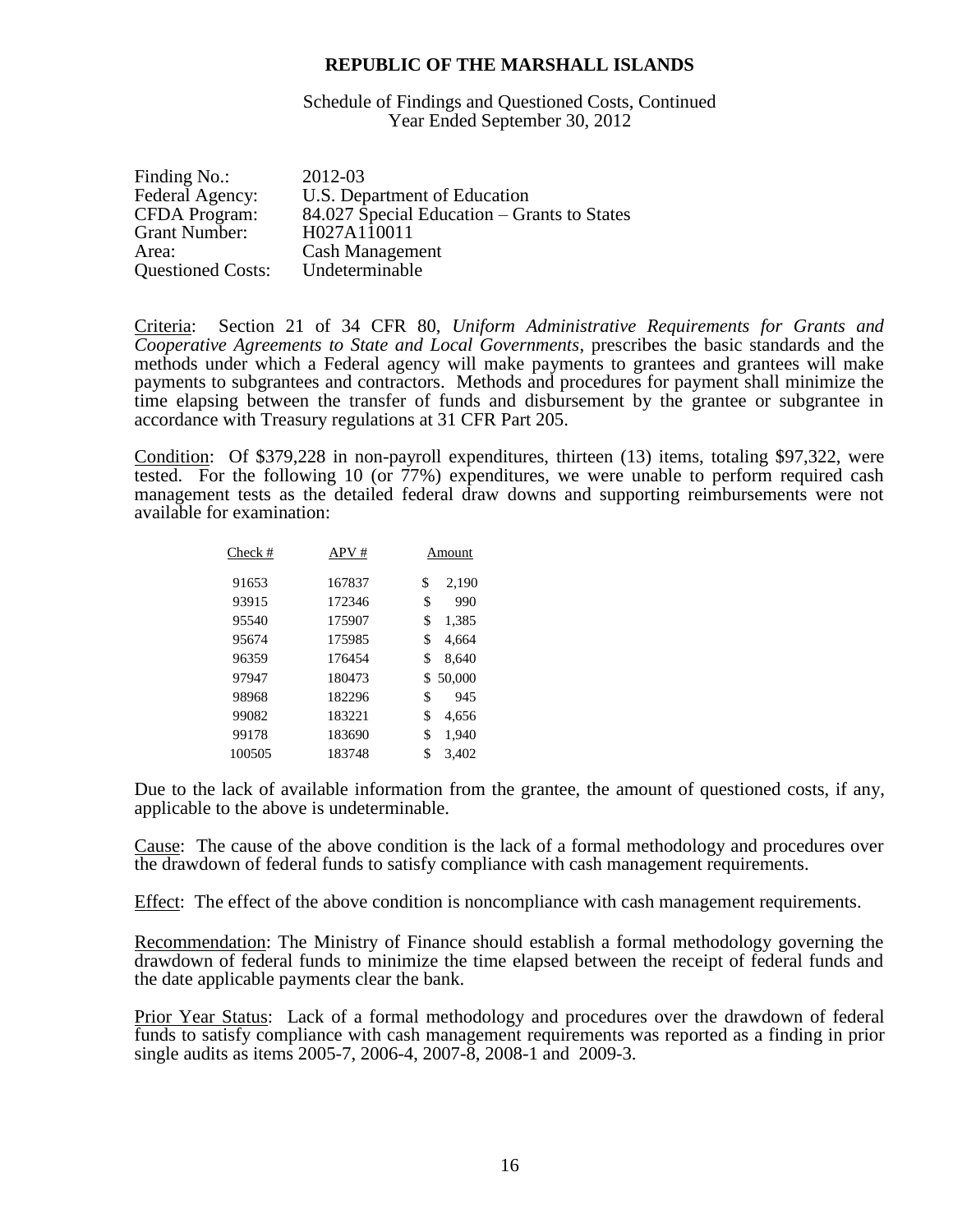Schedule of Findings and Questioned Costs, Continued Year Ended September 30, 2012

| Finding No.:             | 2012-03, Continued                          |
|--------------------------|---------------------------------------------|
| Federal Agency:          | U.S. Department of Education                |
| <b>CFDA</b> Program:     | 84.027 Special Education – Grants to States |
| <b>Grant Number:</b>     | H027A110011                                 |
| Area:                    | Cash Management                             |
| <b>Questioned Costs:</b> | Undeterminable                              |

Auditee Response and Corrective Action Plan: We agree with the finding and recommendation. The standard policy for drawdown of Special Education and other Federal grants is to do so twice a month based on open encumbrances and to make the disbursement as soon as possible after receipt. Occasionally, because of delays in receiving invoices for the liquidation of the open encumbrances or other questions necessitating research by the Ministry of Education, there have been delays in making the disbursements. The MOF will formalize and implement its drawdown policy and related procedures in fiscal year 2013.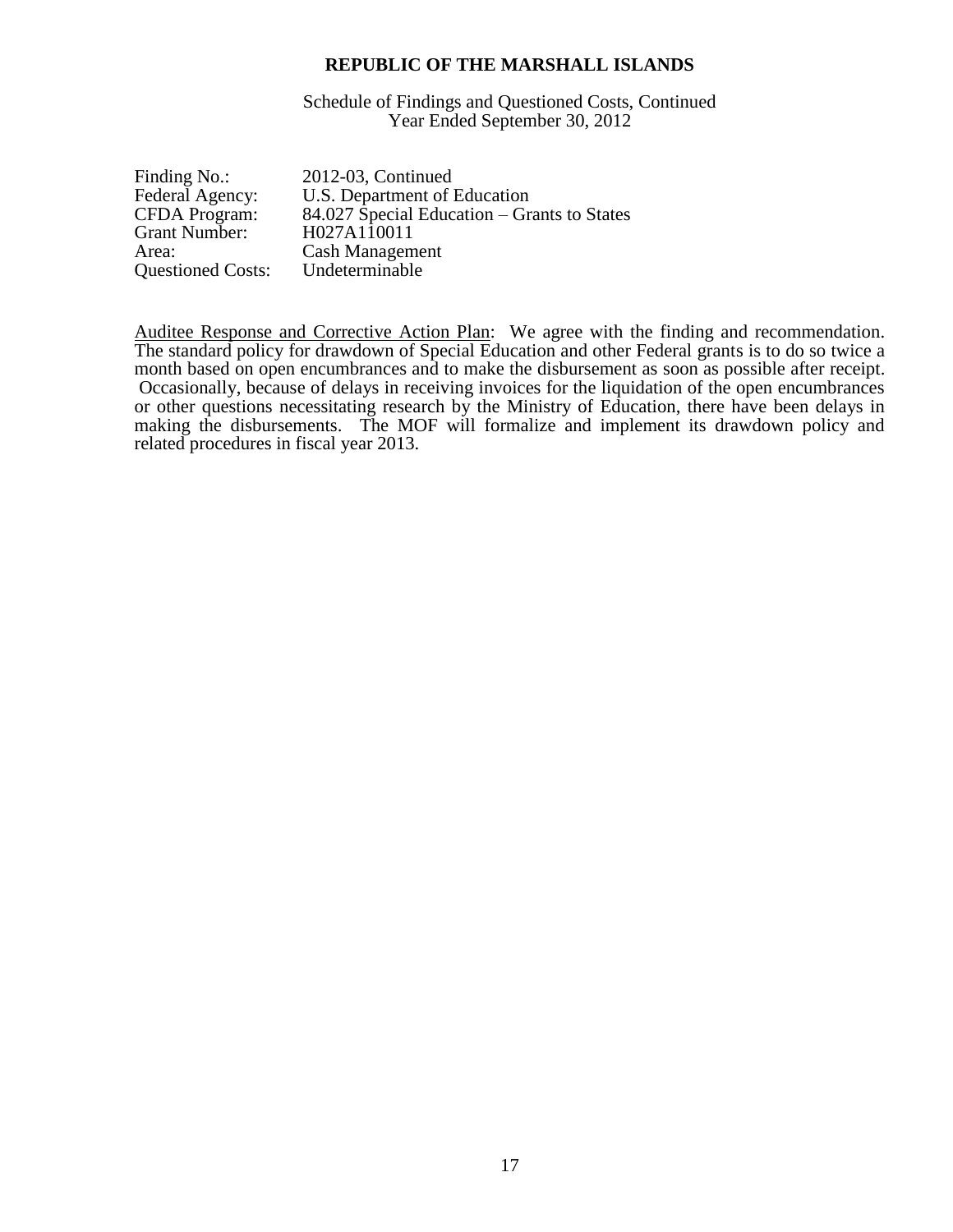Schedule of Findings and Questioned Costs, Continued Year Ended September 30, 2012

| Finding No.:             | 2012-04                                                              |
|--------------------------|----------------------------------------------------------------------|
| Federal Agency:          | U.S. Department of the Interior                                      |
| <b>CFDA</b> Program:     | 15.875 Economic, Social and Political Development of the Territories |
| <b>Grant Number:</b>     | <b>Compact Sector Grants</b>                                         |
| <b>Questioned Costs:</b> | \$0                                                                  |
| Federal Agency:          | U.S. Department of Education                                         |
| <b>CFDA</b> Program:     | 84.027 Special Education - Grants to States                          |
| <b>Grant Number:</b>     | H027A110011                                                          |
| <b>Questioned Costs:</b> | \$0                                                                  |
| Area:                    | Equipment and Real Property Management                               |

Criteria: Article VI, Section  $1(f)(4)$  of the Fiscal Procedures Agreement (FPA) states that procedures for managing equipment, whether acquired in whole or in part with grant funds, will meet the following requirements:

- a. Property records must be maintained, which include (1) a description of the property, (2) a serial number or other identification number, (3) the source of property, (4) who holds title, (5) the acquisition date and cost of the property, (6) the percentage of United States funding used in the purchase, (7) the location, use and condition of the property, and (8) any ultimate disposition data including the date of disposal and sale price.;
- b. A physical inventory of the property must be taken and the results reconciled with the property records at least every two years;
- c. A control system must be developed to ensure adequate safeguards to prevent loss, damage, or theft of the property;
- d. Adequate maintenance procedures must be developed to keep the property in good condition; and
- e. If the grantee or subgrantee is authorized or required to sell the property, proper sales procedures must be established to ensure the highest possible return.

Condition: No inventory of fixed assets has been performed to satisfy compliance with applicable equipment management requirements. Capital outlay expenditures incurred by RepMar within the Compact Sector Grants Fund for fiscal years 2012, 2011 and 2010 were as follows:

| Fiscal Year 2012 | \$5,030,784  |
|------------------|--------------|
| Fiscal Year 2011 | \$ 7,188,740 |
| Fiscal Year 2010 | \$10,051,397 |

Cause: The cause of the above condition is the lack of adequate internal control policies and procedures to satisfy compliance with federal property rules and regulations.

Effect: The effect of the above condition is noncompliance with federal equipment management requirements.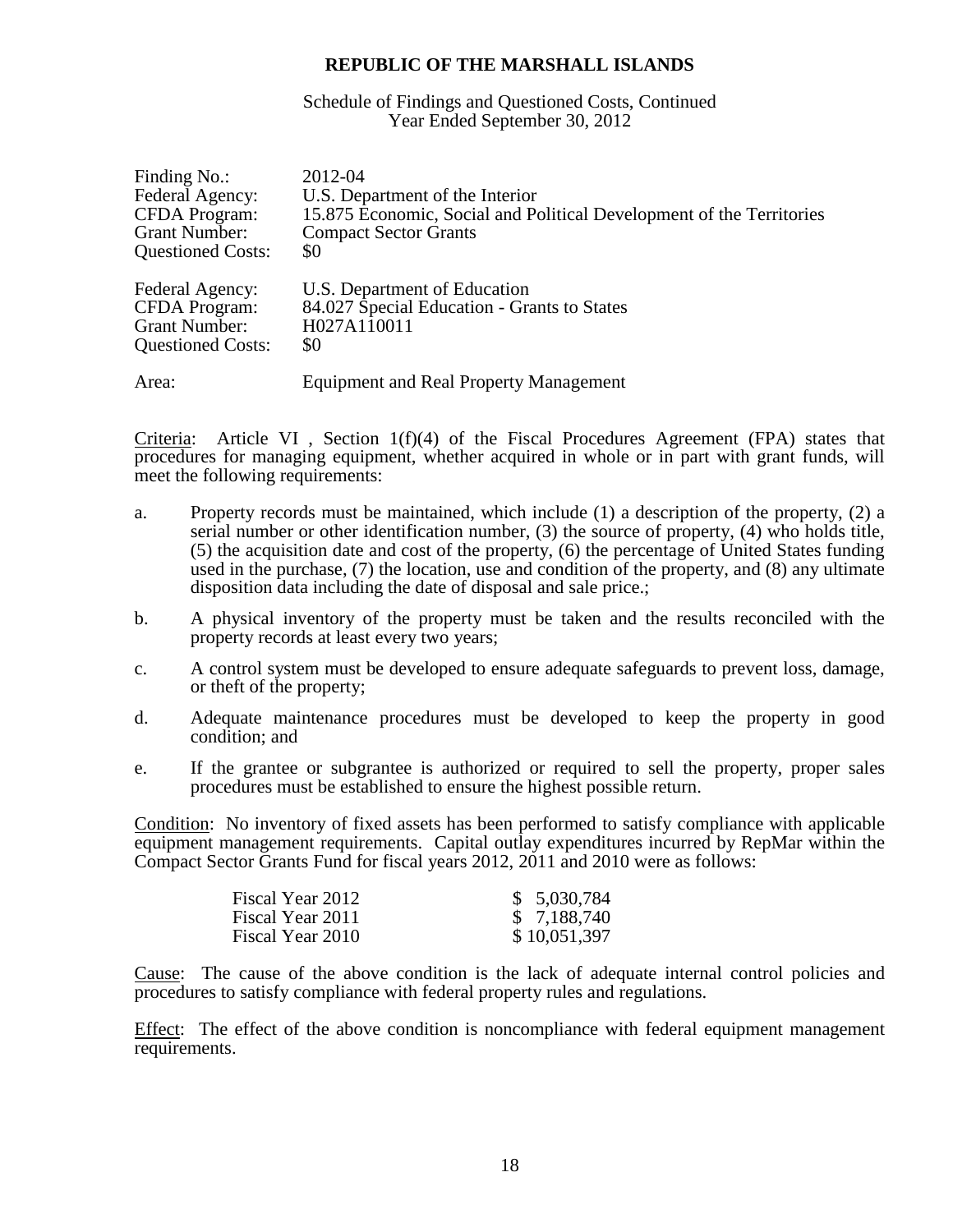Schedule of Findings and Questioned Costs, Continued Year Ended September 30, 2012

| Finding No.:             | 2012-04                                                              |
|--------------------------|----------------------------------------------------------------------|
| Federal Agency:          | U.S. Department of the Interior                                      |
| <b>CFDA</b> Program:     | 15.875 Economic, Social and Political Development of the Territories |
| <b>Grant Number:</b>     | <b>Compact Sector Grants</b>                                         |
| <b>Questioned Costs:</b> | \$0                                                                  |
| Federal Agency:          | U.S. Department of Education                                         |
| <b>CFDA</b> Program:     | 84.027 Special Education - Grants to States                          |
| <b>Grant Number:</b>     | H027A110011                                                          |
| <b>Questioned Costs:</b> | \$0                                                                  |
| Area:                    | <b>Equipment and Real Property Management</b>                        |

Recommendation: The Ministry of Finance should perform an inventory of RepMar's fixed assets as a basis for recording all assets in the financial statements and should complete such inventory in accordance with applicable federal property rules and regulations.

Prior Year Status: Lack of a fixed assets listing that reconciles with an inventory of RepMar's fixed assets was reported as a finding in prior single audits for fiscal years 1988 through 2000 and as items 2001-8, 2002-28, 2003-28, 2004-12, 2005-11, 2006-10, 2007-9, 2008-3, 2009-5, 2010-3 and 2011-3.

Auditee Response and Corrective Action Plan: We agree with the finding and recommendation. The Ministry of Finance through its Procurement and Supply division will revive the functions of the Asset Monitoring Committee and have the Asset Accountability Officer in all respective government Ministries and agencies assist the Procurement and Supply division perform a RepMarwide physical inventory of its capital and accountable fixed assets, no later than December 31, 2013. We note that except for a few large pieces of medical equipment, most of the capital additions in the last several years have been completed infrastructure projects, primarily school buildings, the inventory of which can be readily performed.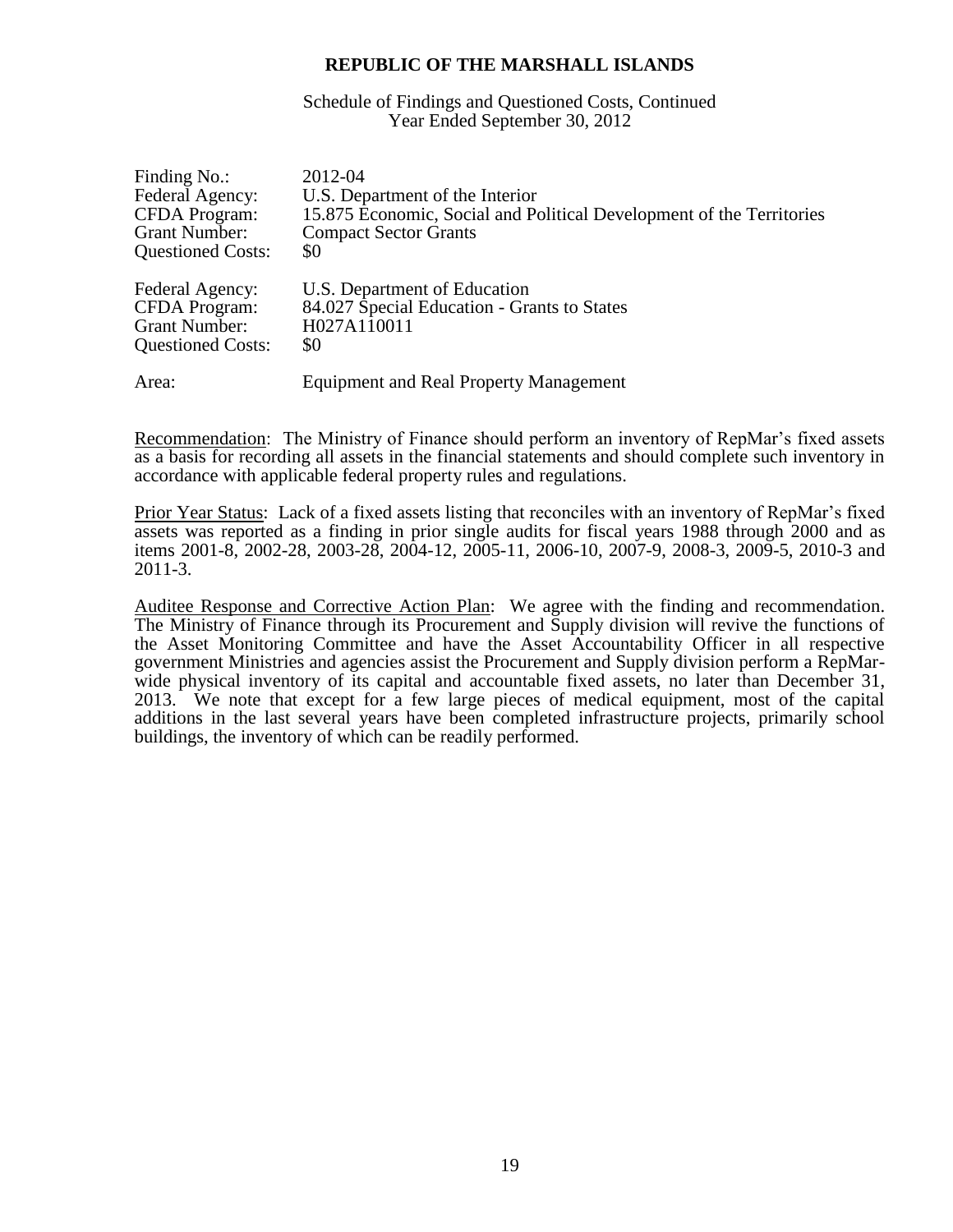Schedule of Findings and Questioned Costs, Continued Year Ended September 30, 2012

| Finding No.:             | 2012-05                                                              |
|--------------------------|----------------------------------------------------------------------|
| Federal Agency:          | U.S. Department of the Interior                                      |
| <b>CFDA</b> Program:     | 15.875 Economic, Social and Political Development of the Territories |
| Grant Number:            | <b>Compact Sector Grants</b>                                         |
| Area:                    | Procurement and Suspension and Debarment                             |
| <b>Questioned Costs:</b> | \$30,252                                                             |

Criteria: Article VI, Section 1(j)(1) of the Fiscal Procedures Agreement (FPA) states that RepMar may use its own procedures for procurement, whether done by the government or its Sub-Grantees, provided that they meet the standards identified in the FPA.

RepMar's Procurement Code states the following:

- (a) Section 124 unless otherwise authorized by law, all Government contracts shall be awarded by competitive sealed bidding.
- (b) Section 127 procurement of goods and services not exceeding \$25,000 may be made in accordance with small purchase procedures promulgated by RepMar's Policy Office. Small purchase procedures are those relatively simple and informal methods for securing services, supplies, or other property that do not cost more than \$25,000. RepMar's Ministry of Finance has previously declared that if small purchase procedures are used, price or rate quotations shall be obtained from three qualified sources.
- (c) Section 128 a contract may be awarded for a supply, service, or construction item without competition when it is determined in writing that there is only one source for the required supply, service, or construction item.

Condition: Of \$22,134,625 in non-payroll expenditures, one hundred one (101) items, totaling \$8,691,053, were tested. For 4 (or 4%), supporting documentation was inadequate to evidence the procurement process for the following expenditures:

| Item $#$ | Fund # | $Check \#$ | PO#      | APV#   | Amount |
|----------|--------|------------|----------|--------|--------|
|          | 410150 | 14420      | 01398501 | 513691 | 3,799  |
| 2        | 410110 | 99389      |          | 184240 | 8,633  |
| 3        | 410100 | 100234     | P4469401 | 186405 | 12,000 |
| 4        | 410102 | 102839     | C0832302 | 190855 | 5,820  |
|          |        |            |          |        | 30,252 |

For item #s 1, 2 and 4, no evidence of obtaining informal price quotations was provided.

For item # 3, two of three price quotations solicited were unresponsive; however, no evidence of solicitation of other quotations was on file.

Cause: The cause of the above condition is the lack of adequate internal control policies and procedures requiring the documentation of procurement procedures to satisfy compliance with federal procurement requirements.

Effect: The effect of the above condition is noncompliance with applicable procurement requirements and questioned costs of \$30,252.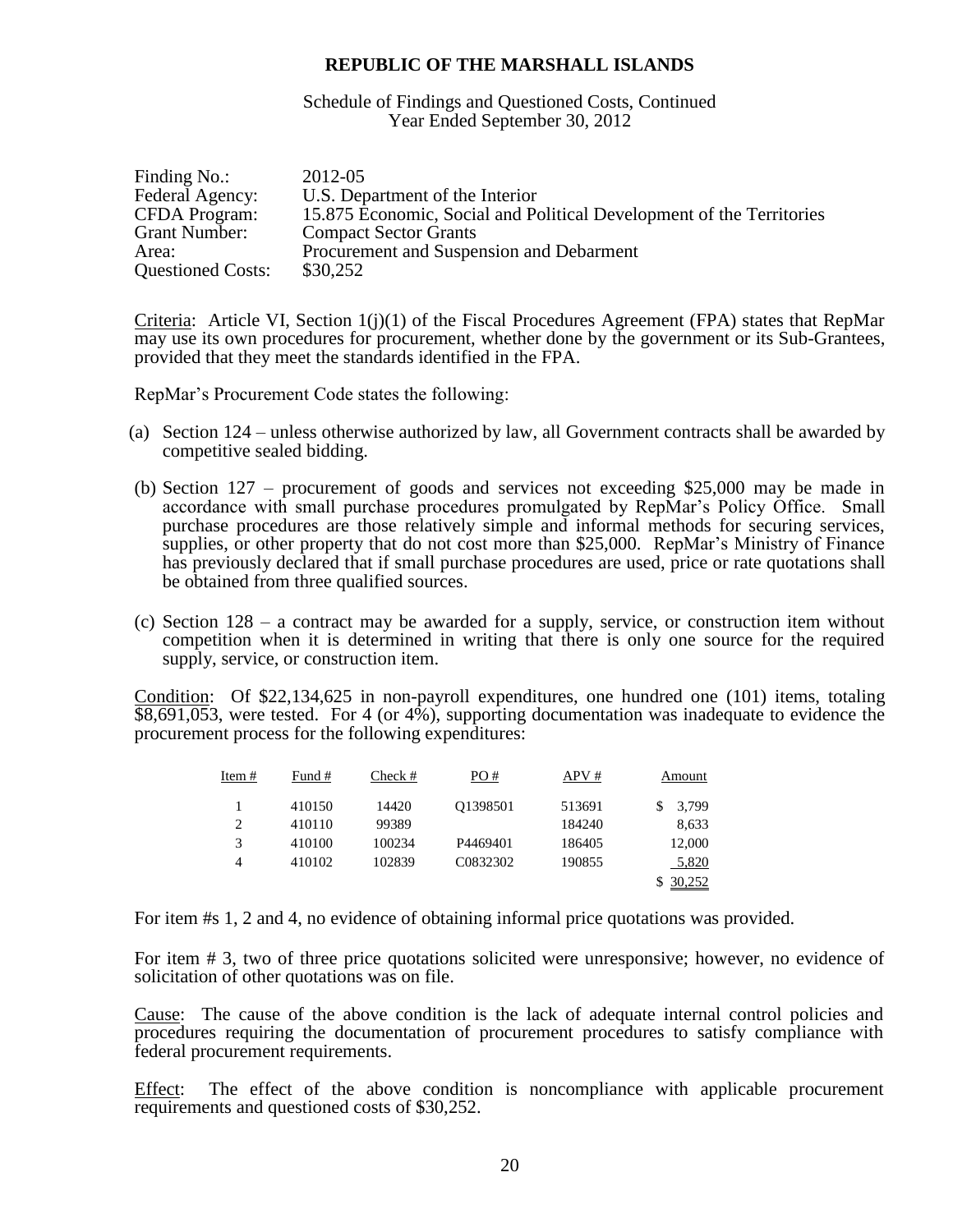Schedule of Findings and Questioned Costs, Continued Year Ended September 30, 2012

| Finding No.:             | $2012-05$ , Continued                                                |
|--------------------------|----------------------------------------------------------------------|
| Federal Agency:          | U.S. Department of the Interior                                      |
| <b>CFDA</b> Program:     | 15.875 Economic, Social and Political Development of the Territories |
| Grant Number:            | <b>Compact Sector Grants</b>                                         |
| Area:                    | Procurement and Suspension and Debarment                             |
| <b>Questioned Costs:</b> | \$30,252                                                             |

Recommendation: RepMar should require that supporting documentation be adequate to comply with federal procurement requirements. Specifically, supporting documentation should indicate the history of procurement, including the rationale for vendor selection.

Prior Year Status: Lack of adequate internal control policies and procedures requiring the documentation of procurement procedures to satisfy compliance with federal procurement requirements was reported as a finding in prior single audits as items 2003-20, 2003-21, 2003-22, 2003-23, 2004-8, 2004-9, 2005-9, 2005-10, 2006-7, 2006-8, 2006-9, 2007-2, 2007-3, 2007-4, 2007-5, 2007-6, 2007-7, 2008-4, 2008-5, 2008-6, 2008-7, 2009-8, 2009-9, 2010-4, 2010-5, 2011-4, 2011-5 and 2011-6.

Auditee Response and Correction Action Plan: We agree with the finding and recommendation. Management notes the following for these four items:

Item #1: The exception pertained to a payment of Ebeye Finance, the documentation of the price quotations for which, were lost in transit on AMI to Majuro MOF. It is standard operating procedure for Ebeye Finance to require 3 quotes before vendor selection and the noted item is a non-recurring instance of lost documentation.

Item #2 represented a payment on a sole-sourced contract for hospital air conditioner repairs to a vendor who had originally provided and installed the air conditioners. Under the circumstances it was not felt appropriate to have other vendors provide quotations or perform the repairs due to their lack of familiarity with the equipment. In the future, exceptions of like nature will be documented by the Ministry of Health per Section 128 of Title 44.

Item #3 was for fence repair materials for which two of the three vendors from which quotations were solicited were non-responsive and no further attempts were made to obtain additional quotations. Management will clarify its policies and procedures concerning such situations to ensure the intent of small procurement controls are adhered to.

Item #4 pertained to an office lease for the National Training Council (NTC) for which comparative quotations were not obtained. Insofar as this lease is at reasonable rates and provides easy access to many clients and customers of the NTC, management will request the grantor agency to specifically approve this lease. Moreover, given the shortage of both housing and office space available for leasing, management will consider incorporating a permanent exemption of obtaining price quotations for this type of procurement.

It is standard procedure for MOF's procurement and supply department and accounts payable division to require adequate supporting documentation to support the history of a procurement including the rationale for vendor selection; this in accordance RepMar's procurement code. We note that all the instances cited were for small procurements for which any exceptions to Section 127 of Title 44 must be documented as per Section 128 (sole-source justification). MOF will reinforce adherence to this policy both with the line ministries and internally.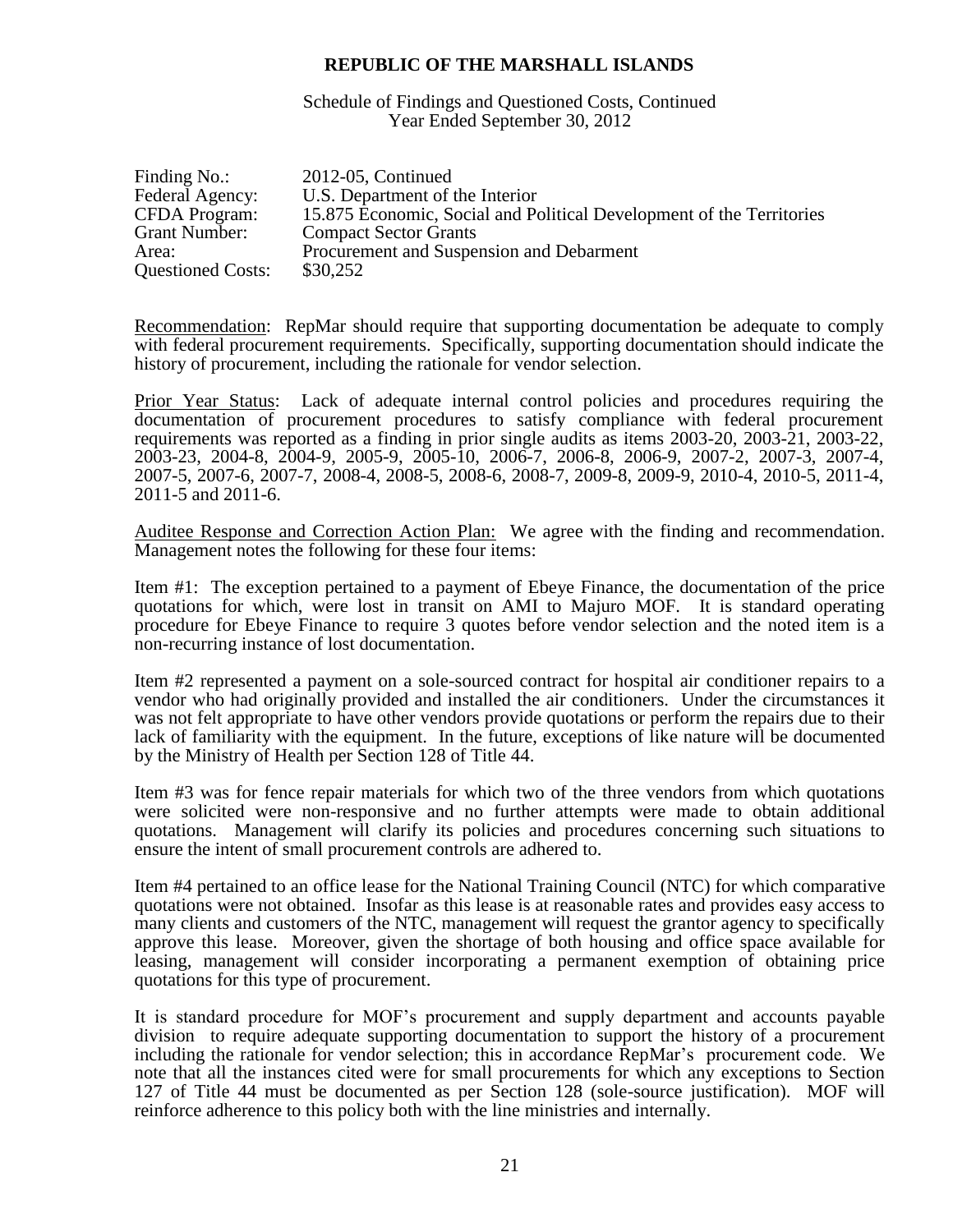Schedule of Findings and Questioned Costs, Continued Year Ended September 30, 2012

| Finding No.:             | 2012-06                                     |
|--------------------------|---------------------------------------------|
| Federal Agency:          | U.S. Department of Education                |
| <b>CFDA Program:</b>     | 84.027 Special Education – Grants to States |
| <b>Grant Number:</b>     | H027A110011                                 |
| Area:                    | Procurement and Suspension and Debarment    |
| <b>Questioned Costs:</b> | \$3,402                                     |

Criteria: Section 80.36 of 34 CFR 80, *Uniform Administrative Requirements for Grants and Cooperative Agreements to State and Local Governments*, states that RepMar may use its own procedures for procurement, whether done by government or its Sub-Grantees, provided that they meet the standards identified in this section.

RepMar's Procurement Code states the following:

- (a) Section 124 unless otherwise authorized by law, all Government contracts shall be awarded by competitive sealed bidding.
- (b) Section 127 procurement of goods and services not exceeding \$25,000 may be made in accordance with small purchase procedures promulgated by RepMar's Policy Office. Small purchase procedures are those relatively simple and informal methods for securing services, supplies, or other property that do not cost more than \$25,000. RepMar's Ministry of Finance has previously declared that if small purchase procedures are used, price or rate quotations shall be obtained from an adequate number of qualified sources.
- (d) Section 128 a contract may be awarded for a supply, service, or construction item without competition when it is determined in writing that there is only one source for the required supply, service, or construction item.

Condition: Of \$379,228 in non-payroll expenditures, thirteen (13) items, totaling \$97,322, were tested. For 1 (or 8%), no documentation was provided to substantiate that the most economical fare was procured for the following:

| Fund $#$ | Check # | G/L Account Name     | PO#      | APV#   | Amount   |
|----------|---------|----------------------|----------|--------|----------|
| 600350   | 100505  | International Travel | A1369201 | 183748 | \$ 3.402 |

Cause: The cause of the above condition is the lack of adequate internal control policies and procedures requiring the documentation of procurement procedures to satisfy compliance with federal procurement requirements.

Effect: The effect of the above condition is noncompliance with allowable costs/cost principles requirements and procurement standards. Accordingly, questioned costs in the amount of \$3,402 are reported.

Recommendation: RepMar should require that supporting documentation be adequate to comply with federal procurement requirements.

Prior Year Status: Lack of adequate internal control policies and procedures requiring the documentation of procurement procedures to satisfy compliance with federal procurement requirements was reported as a finding in prior single audit as item 2011-6.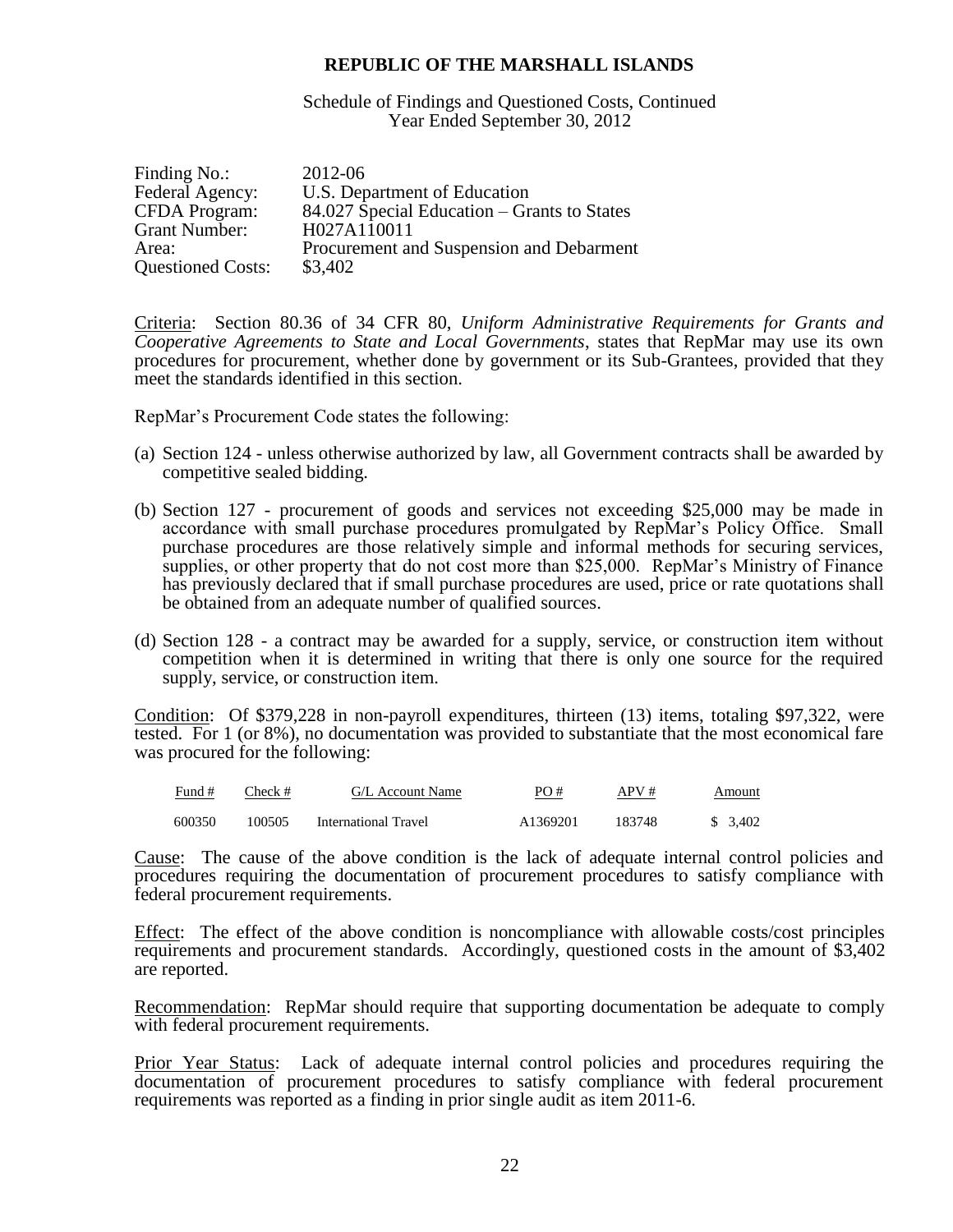Schedule of Findings and Questioned Costs, Continued Year Ended September 30, 2012

| Finding No.:             | $2012-06$ , Continued                       |
|--------------------------|---------------------------------------------|
| Federal Agency:          | U.S. Department of Education                |
| <b>CFDA</b> Program:     | 84.027 Special Education – Grants to States |
| <b>Grant Number:</b>     | H027A110011                                 |
| Area:                    | Procurement and Suspension and Debarment    |
| <b>Questioned Costs:</b> | \$3,402                                     |

Auditee Response and Corrective Action Plan: MOF is aware that RepMar has only one travel agent with standing instruction to provide the most economical fare available for official travel. Absent specific evidence that a fare does not represent the most economical selection available, management does not believe this citation is appropriate. Management will clarify documentation required for international travel through instructions to the Fiscal Officers group.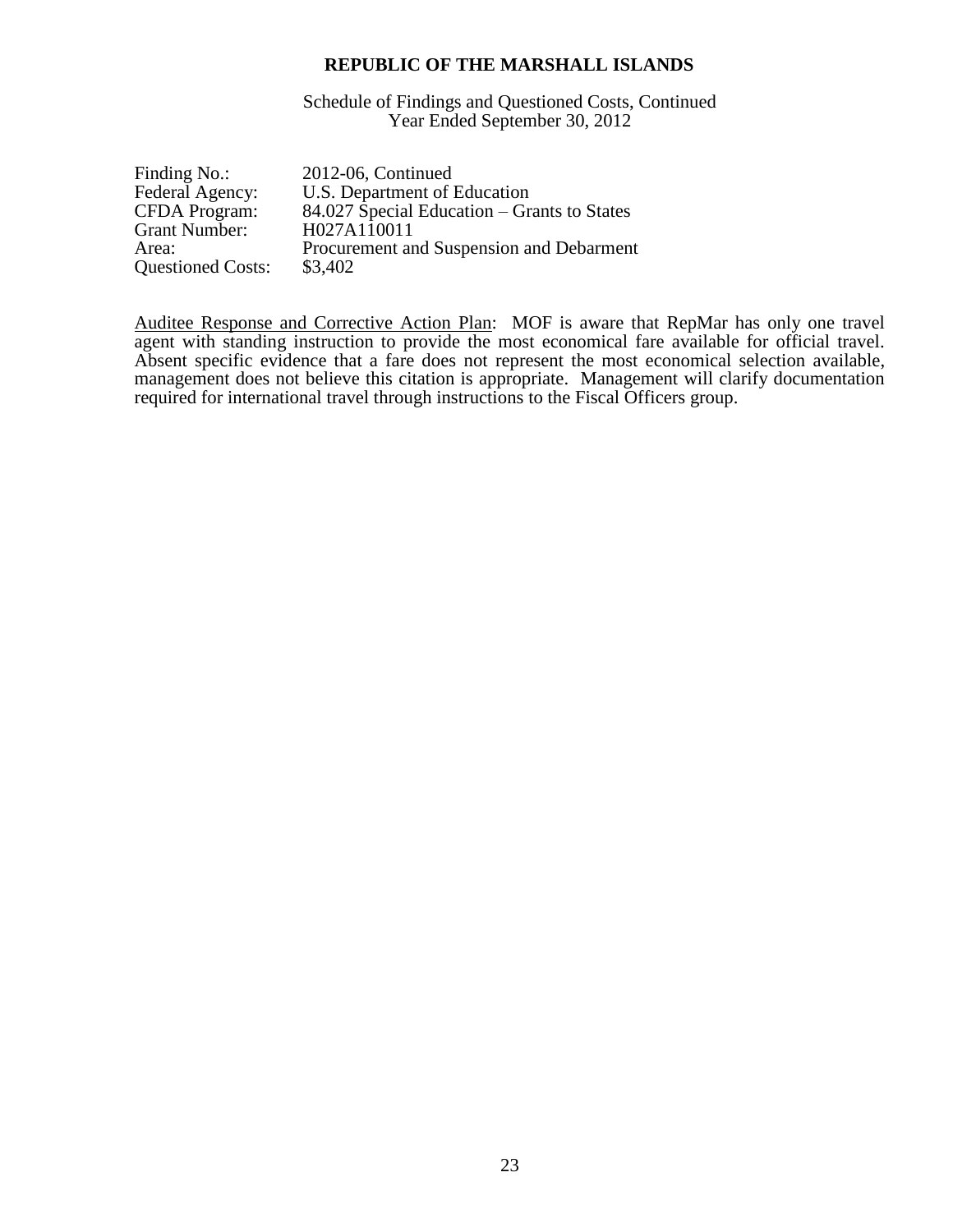Schedule of Findings and Questioned Costs, Continued Year Ended September 30, 2012

Finding No.: 2012-07 Federal Agency: U.S. Department of the Interior<br>CFDA Program: 15.875 Economic. Social and Po CFDA Program: 15.875 Economic, Social and Political Development of the Territories **Compact Sector Grants** Area: Subrecipient Monitoring Questioned Costs: \$0

Criteria: Article VI, Section  $1(a)(1)$  of the Fiscal Procedures Agreement (FPA) states that fiscal control and accounting procedures of RepMar, as well as its Sub-Grantees, shall be sufficient to: (i) permit the preparation of reports required by the FPA and the Compact, as amended; and (ii) permit the tracing of funds to a level of expenditures adequate to establish that such funds have been used in compliance with the provisions of the Compact, as amended, and applicable agreements. Furthermore Article VI, Section  $1(k)(1)$  of the FPA states that RepMar shall ensure that: (i) every Sub-Grant includes any clauses required by the Compact, as amended, the sector Grant awards, and the FPA; (ii) Sub-Grantees are aware of the requirements imposed upon them by the Compact, as amended, the sector Grants and the FPA; and (iii) Sub-Grantee can meet the financial management standards of the FPA.

Condition: During the year ended September 30, 2012, RepMar sub-granted Compact Landowners Special Needs grant to Kwajalein Atoll Joint Utilities Resources, Inc. (KAJUR). No Sub-Grant agreement or Memorandum of Agreement (MOA) was executed with KAJUR for the aforementioned funding. Additionally, the two MOAs executed with College of the Marshall Islands indicated Compact Education Sector grant as the sole funding source; however, funding was also sub-granted to CMI from Compact Infrastructure and Supplemental Education Grants.

As separate OMB Circular A-133 audits are performed on these entities, no questioned costs are reported.

Cause: The cause of the above condition is the lack of adequate internal control policies and procedures requiring 1) the execution of Sub-Grant agreements with Sub-Grantees; and 2) compliance with special tests and provisions of the FPA.

Effect: The effect of the above condition is noncompliance with specific provisions of the FPA.

Recommendation: RepMar should comply with the specific provisions of the FPA and execute Sub-Grant agreements with all Sub-Grantees.

Prior Year Status: Lack of adequate internal control policies and procedures requiring execution of Sub-Grant agreements with Sub-Grantees and compliance with special tests and provisions of the FPA was reported as a finding in prior single audits as items 2009-10, 2010-7, 2011-7 and 2011-7.

Auditee Response and Corrective Action Plan: We agree with the finding and recommendation. Although the MOF's general practice is to implement subrecipient MOAs, failure to do so in the KAJUR case was an oversight, which will be remedied.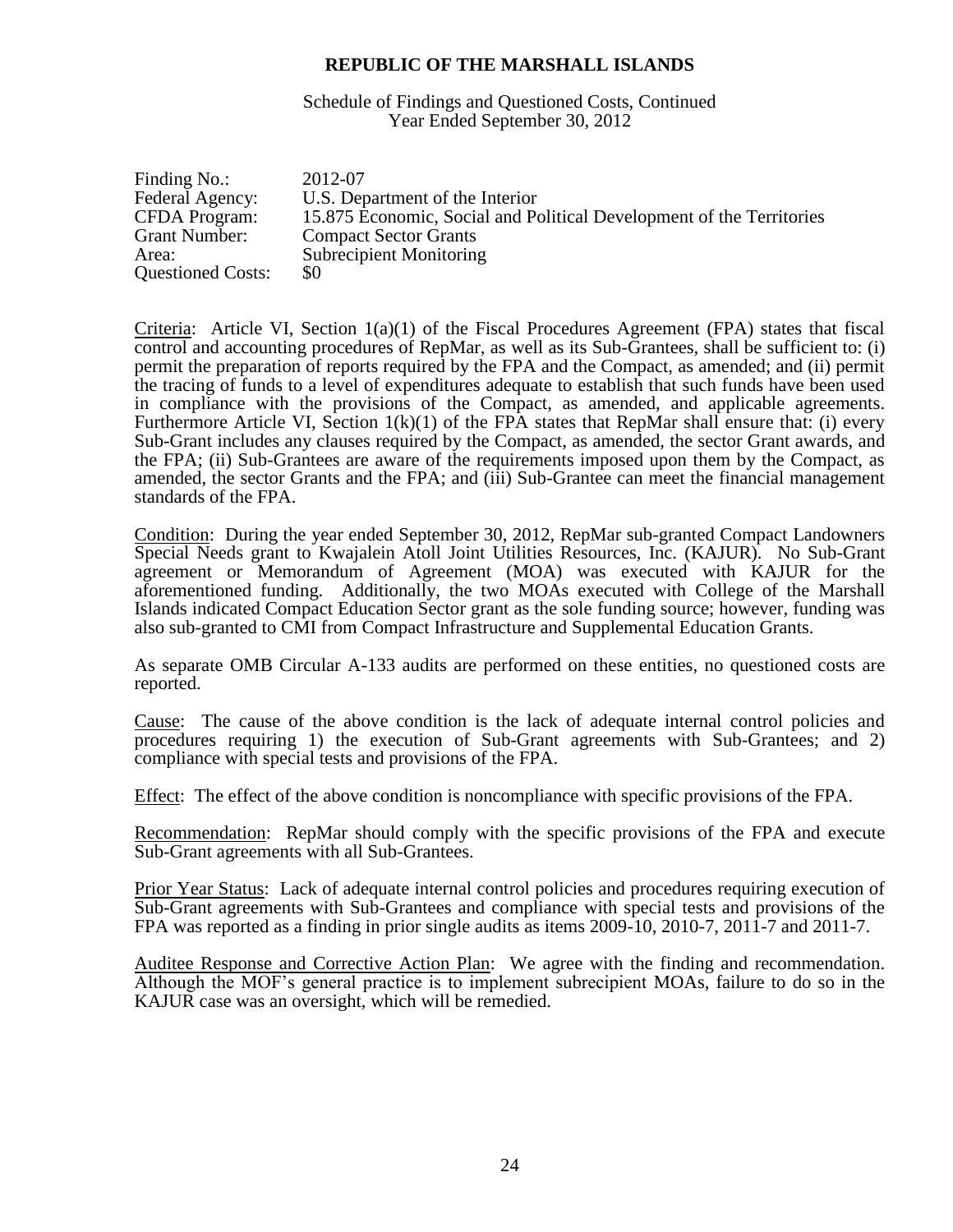Schedule of Findings and Questioned Costs, Continued Year Ended September 30, 2012

Finding No.: 2012-08 Area: General Ledger Account Reconciliations

Criteria: Adequate internal control policies and procedures should be established to require periodic and timely reconciliation of all significant general ledger accounts, independent supervisory approval of reconciliations, and timely recording of transactions and adjustments identified through the reconciliation process to facilitate accurate financial reporting.

Condition: More than six months subsequent to September 30, 2012, reconciliations of significant general ledger accounts, including cash accounts, had not been completed by the Ministry of Finance. Consequently, significant portions of audit fieldwork could not commence until seven months after the end of fiscal year 2012, when reconciliations of significant accounts were completed.

Audit procedures performed identified errors in certain of the reconciliations and general ledger accounts, and certain audit adjustments were proposed to correct the affected general ledger account balances.

Cause: The cause of the above condition is the lack of adequate internal control policies and procedures requiring periodic and timely performance of and independent supervisory verification of significant general ledger account reconciliations.

Effect: The effect of the above condition is material misstatements of account balances, increased risk of undetected errors and fraud, and inaccurate federal financial reporting.

Recommendation: Management should establish policies and procedures requiring periodic and timely performance of and independent supervisory verification of significant general ledger account reconciliations. Furthermore, such policies and procedures should also require timely resolution of errors and recording of unrecorded transactions identified through the reconciliation process.

Prior Year Status: Lack of adequate internal control policies and procedures requiring periodic and timely performance of and independent supervisory verification of significant general ledger account reconciliations was reported as a finding in prior single audits as items 2010-12 and 2011-11.

Auditee Response and Corrective Action Plan: We agree with the finding and recommendation. Management has identified all key control accounts and will assign appropriate staff to reconcile these on a periodic basis (monthly or quarterly), no later than September 2013.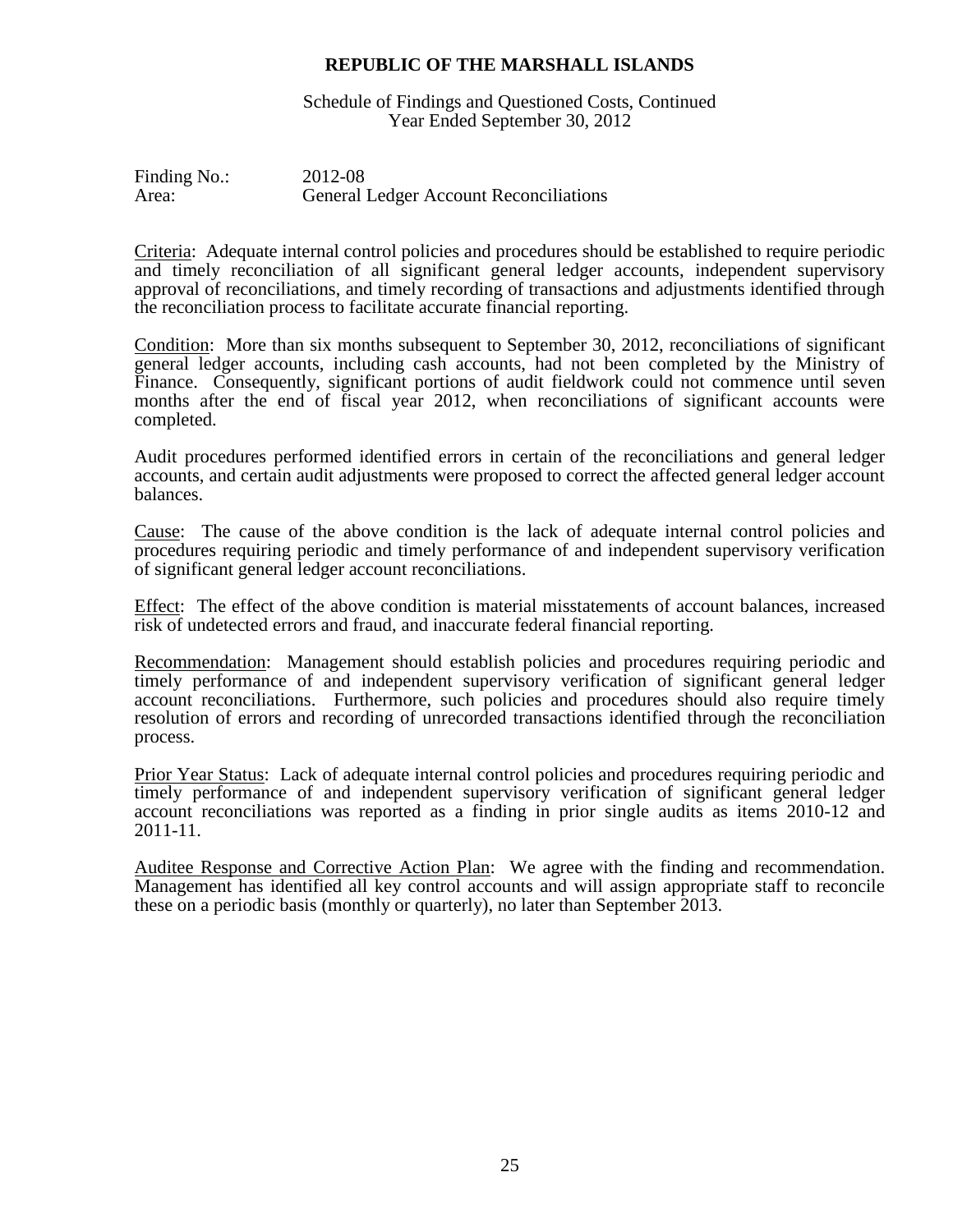Schedule of Findings and Questioned Costs, Continued Year Ended September 30, 2012

Finding No.: 2012-09 Area: Accounts Receivable

Criteria: Timely drawdowns of grant expenditures should occur to reimburse the General Fund.

Condition: For 5 (or 36%) of fourteen (14) non-payroll expenditures for the Compact Sector Public Infrastructure Development and the Landowners Special Needs Grants, the following expenditures had not been reimbursed eight (8) months after year end.

| Check # | APV #  | Amount   |
|---------|--------|----------|
| 94925   | 174163 | \$73,574 |
| 97394   | 179667 | \$53,583 |
| 98416   | 181962 | \$75,000 |
| 99761   | 185097 | \$24,708 |
| 102134  | 189638 | \$70.579 |

Additionally, it appears that other grants may not be timely billed.

Cause: The cause of the above condition is the lack of adequate policies and procedures requiring periodic and timely analysis of grant expenditures to ascertain whether reimbursement of grant expenditures can occur.

Effect: The effect of the above condition is that the General Fund bears the costs of grant expenditures.

Recommendation: Management should establish policies and procedures requiring periodic and timely analysis of grant expenditures to ascertain whether reimbursement of grant expenditures can occur.

Auditee Response and Corrective Action Plan: We agree with the finding and recommendation. Public infrastructure sector drawdowns were delayed in fiscal year 2012 because of difficulties in reconciliations caused by combining several infrastructure projects together under one cost center in the FMIS. In 2013, management has devised special Cyberquery reports to segregate these projects, timely reconcile them, and submit to OIA for reimbursement. MOF is working closely with OIA to ensure reconciliations are adequate to drawdown the funds and liquidate the accounts receivable on a timely basis.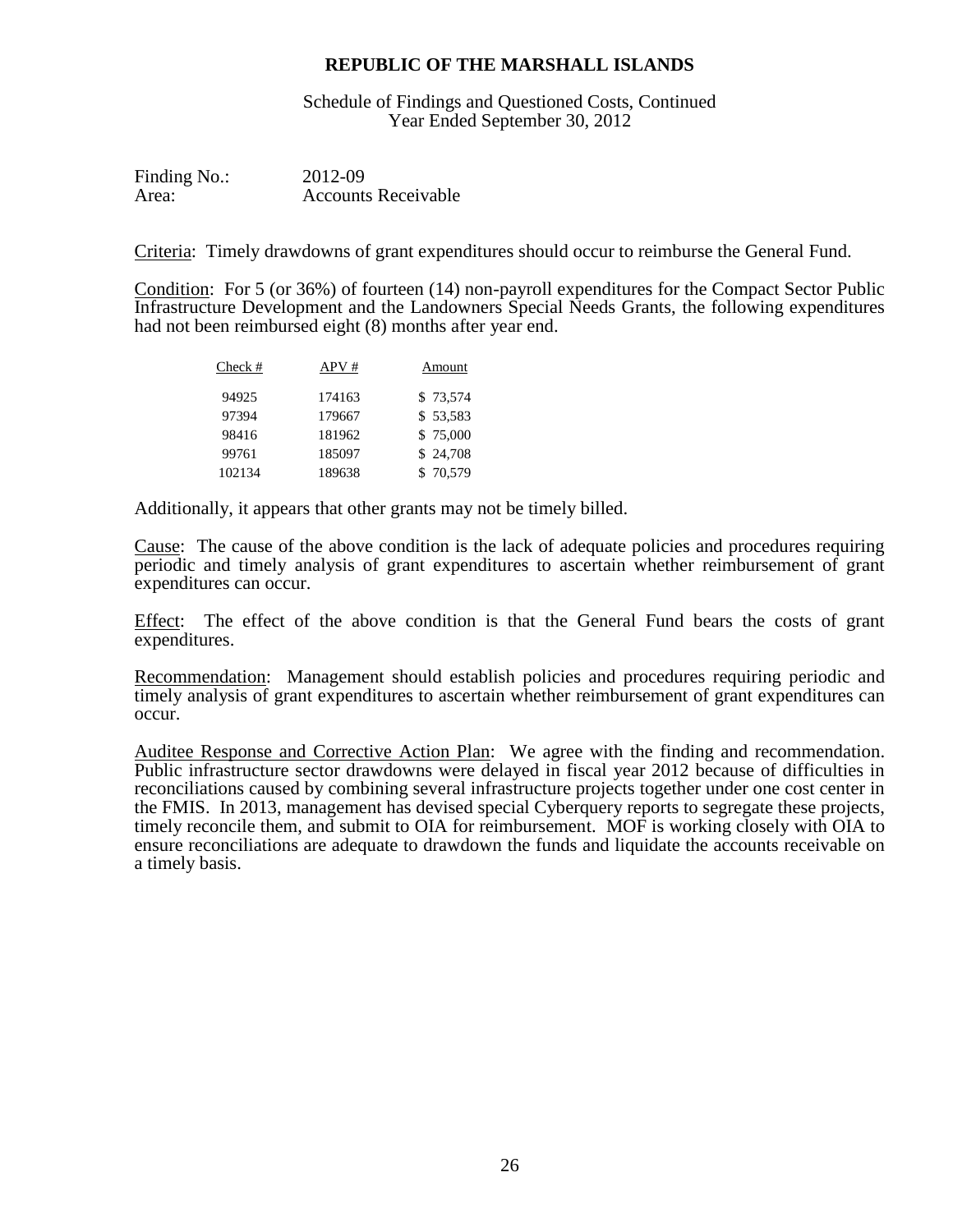Schedule of Findings and Questioned Costs, Continued Year Ended September 30, 2012

Finding No.: 2012-10 Area: Construction-In-Progress/Retention Payable

Criteria: Adequate internal control policies and procedures should be established to require that the fixed asset and retention payable subsidiary ledgers are updated in accordance with the progress of construction projects to facilitate accurate financial reporting.

Condition: The construction-in-progress (CIP) and retention payable subsidiary ledgers (SL) were not updated during fiscal year 2012. Consequently, the CIP SL was not reconciled during the year with transactions in GL A/c #s 510100-03219 construction expenditures and 510100-55050 retention payable.

Audit procedures performed identified the following exceptions in the CIP SL provided for audit:

 Total costs as of September 30, 2012 per the CIP SL for the following ongoing projects did not agree with contractor progress billings, as follows:

| Project #          | Per Contractor Billing | Per CIP SL  | Difference |
|--------------------|------------------------|-------------|------------|
| Contract # 2131    | \$1,770,000            | \$1,609,894 | \$160,106  |
| IDMP0044           | \$461.923              | \$ 399,871  | \$62,052   |
| <b>IDMP0079/81</b> | \$ 710,153             | \$ 681,473  | \$28,680   |
| IDMP0089           | 341,410                | 304,712     | \$ 36,698  |

For contract # 2131, the CIP SL included a \$230,000 addition, which pertained to fiscal year 2011 and which was presented in RepMar's fiscal year 2011 audited financial statements. Adjustments to the CIP SL for the above differences were proposed.

- Project #s IDMP0060 and IDMP0075 were completed and capitalized in fiscal year 2012; however, the 2012 CIP SL did not reflect contractor progress billings for the year. Furthermore, for project # IDMP0060, the asset's capitalized cost was understated by \$44,471.
- Project # IDMP0052(B) was capitalized in fiscal year 2012; however, the 2012 CIP SL did not reflect project activity.
- The following projects were completed and capitalized at the correct costs in fiscal year 2012; however, total costs per the CIP SL prior to capitalization did not agree with contractor final billings, as follows:

| Project #       | Per Contractor Billing | Per CIP SL | Difference |
|-----------------|------------------------|------------|------------|
| IDMP0052A       | \$362,470              | \$360,213  | \$2,257    |
| <b>IDMP0053</b> | \$546,544              | \$513.179  | \$33,365   |
| <b>IDMP0082</b> | \$413.258              | \$392,596  | \$20,663   |
| <b>IDMP0083</b> | \$103,038              | 98.080     | \$4,958    |

Consequently, for the above assets, the associated costs transferred from CIP during the year did not agree with contractor billings.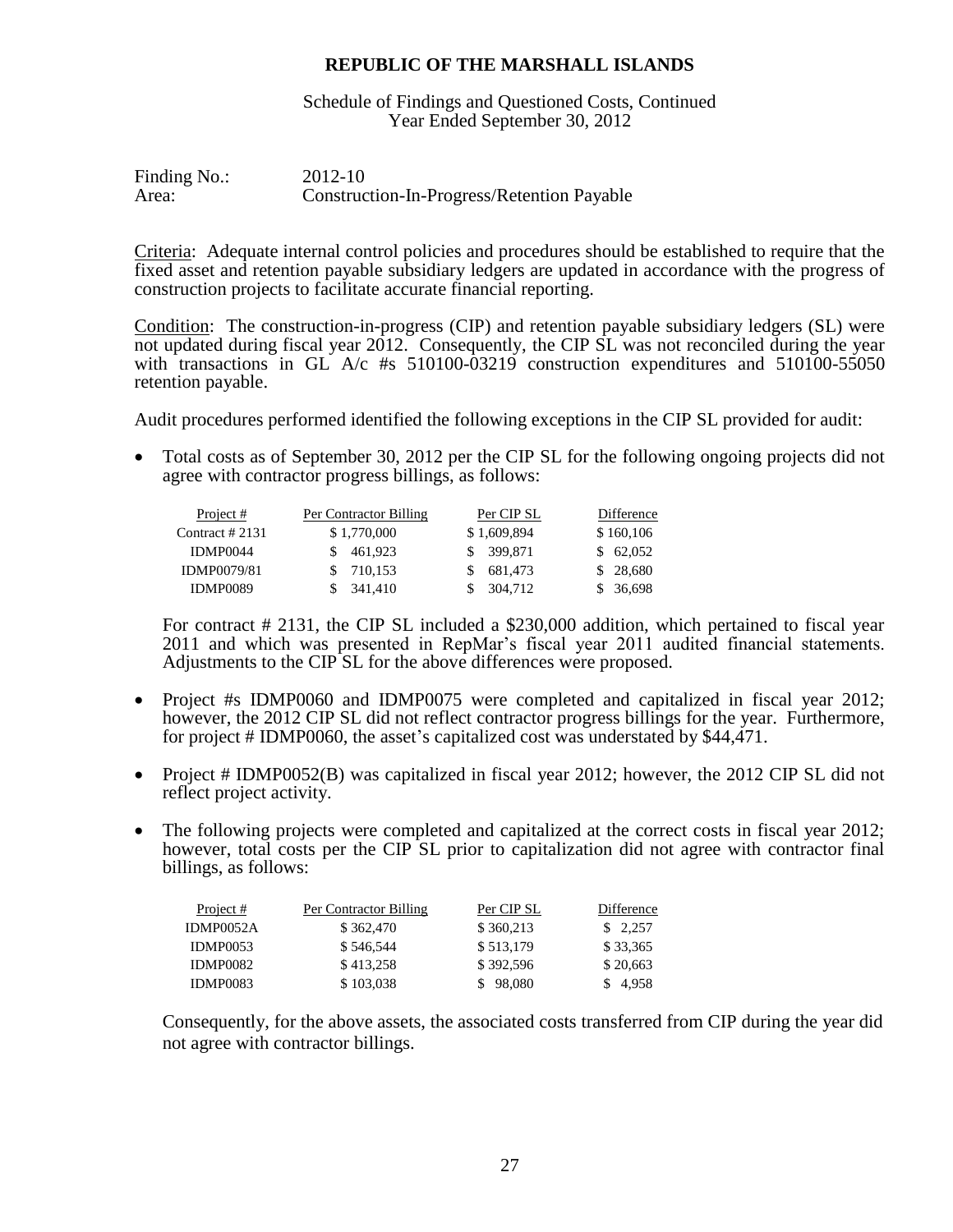Schedule of Findings and Questioned Costs, Continued Year Ended September 30, 2012

Finding No.: 2012-10, Continued Area: Construction-In-Progress/Retention Payable

## Condition, Continued:

 Project IDMP0055 was completed in fiscal year 2011; however, such was not included in either the 2011 fixed asset register or the CIP register. The only 2012 activity pertained to \$3,279 in gross receipts tax withheld from a contractor payment in prior year and paid to the general fund treasury in 2012.

Cause: The cause of the above condition is the lack of policies and procedures requiring timely and periodic update of CIP and retention payable subsidiary ledgers and reconciliation with general ledger accounts. A further cause for the errors in valuation of both completed and ongoing projects is the lack of reconciliations with contractor billings, which are inclusive of retention and gross receipts tax, and with RepMar's Project Management Unit's monthly project status reports.

Effect: The effect of the above condition is the misstatement of capital assets, retention payable, and expenditures resulting in inaccurate financial reporting.

Recommendation: Management should establish policies and procedures requiring timely and periodic update of capital assets and retention payable subsidiary ledgers and reconciliation with general ledger accounts.

Prior Year Status: Lack of policies and procedures requiring timely and periodic update of capital assets and retention payable subsidiary ledgers and reconciliation with general ledger accounts was reported as a finding in prior single audit as item 2011-13.

Auditee Response and Corrective Action Plan: Management agrees with the finding and recommendation. MOF acknowledges its problems with reconciling Construction-In-Progress for its infrastructure projects and related transfers of completed projects to the Fixed Asset Register (FAR) and corresponding adjustment of retention payables. Beginning in the fourth quarter of fiscal year 2013, it is now receiving progress reports from the PMU regarding on-going and completed infrastructure projects and will begin periodically reconciling these reports with its accounting records.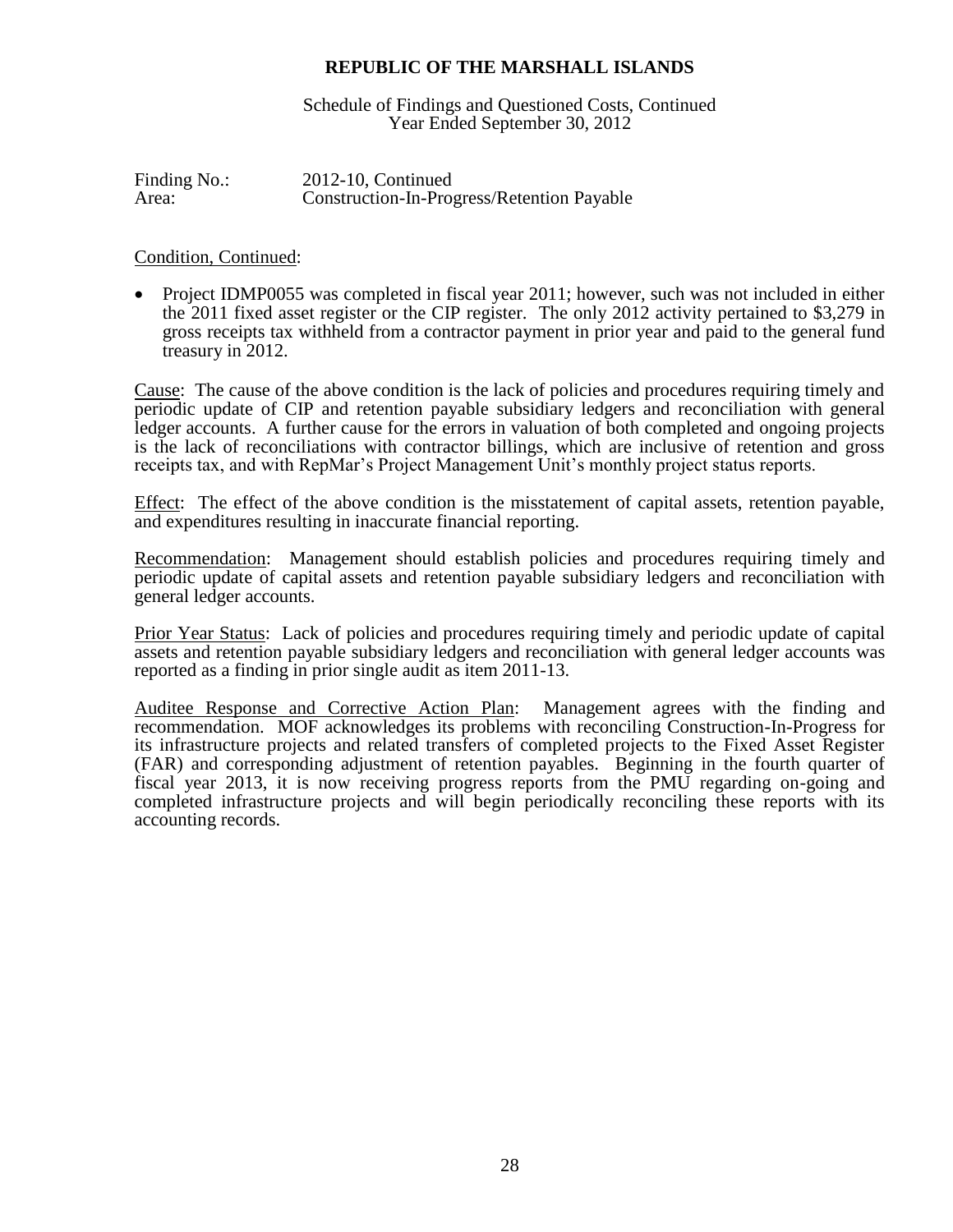Schedule of Findings and Questioned Costs, Continued Year Ended September 30, 2012

Finding No.: 2012-11 Area: General Ledger Journal Entries

Criteria: Adequate accounting controls necessitate segregation of duties. Journal entries and adjustments should accordingly be adequately supported and be independently approved.

Condition: Independent review and authorization of journal entries posted for fiscal year 2012 were not consistently documented, and general journal (GL) vouchers were not supported by underlying documentation. Furthermore, daily batch edit reports run prior and subsequent to posting of journal entries and update of general ledger accounts are not reviewed to determine timely disposition of errors.

Exceptions were also noted, as follows:

- JV #s G12-01G, G12-328G, G12-364G and G12-373G were not supported by underlying documentation.
- JV # G12-255P was used twice to record two different entries.
- Other expenditures were recorded in GL  $A/c$  # 100100-02750 to reconcile general ledger balance sheet accounts; however, such amounts were not supported by underlying documentation and the JVs lacked evidence of approval, as follows:

| JV#      | Amount    | GL Account # | <b>Account Name</b>          |
|----------|-----------|--------------|------------------------------|
| G13-285P | \$125,970 | 950000-13010 | <b>General Fund Treasury</b> |
| G13-302P | \$7.170   | 410110-28010 | <b>Travel Advances</b>       |
| G13-311P | \$69,358  | 950000-13010 | <b>General Fund Treasury</b> |
| G13-319P | \$135,103 | 100100-50010 | $A/P - CAPPS$                |

Cause: The cause of the above condition is the lack of adequate internal control policies and procedures requiring that journal entries and adjustments to the general ledger be subject to independent review and approval by designated persons.

Effect: The effect of the above condition is a possible misstatement of financial statement balances and recording of unauthorized transactions.

Recommendation: Management should establish policies and procedures relative to independent authorization and review of journal entries and adjustments.

Prior Year Status: The lack of adequate independent review and approval of journal entries and adjustments was reported as a finding in prior single audits as items 2009-12, 2010-10 and 2011-14.

Auditee Response and Corrective Action Plan: We agree with the finding and recommendation. Management will begin independent internal verification and approval of general journal entries in the fourth quarter of fiscal year 2013.